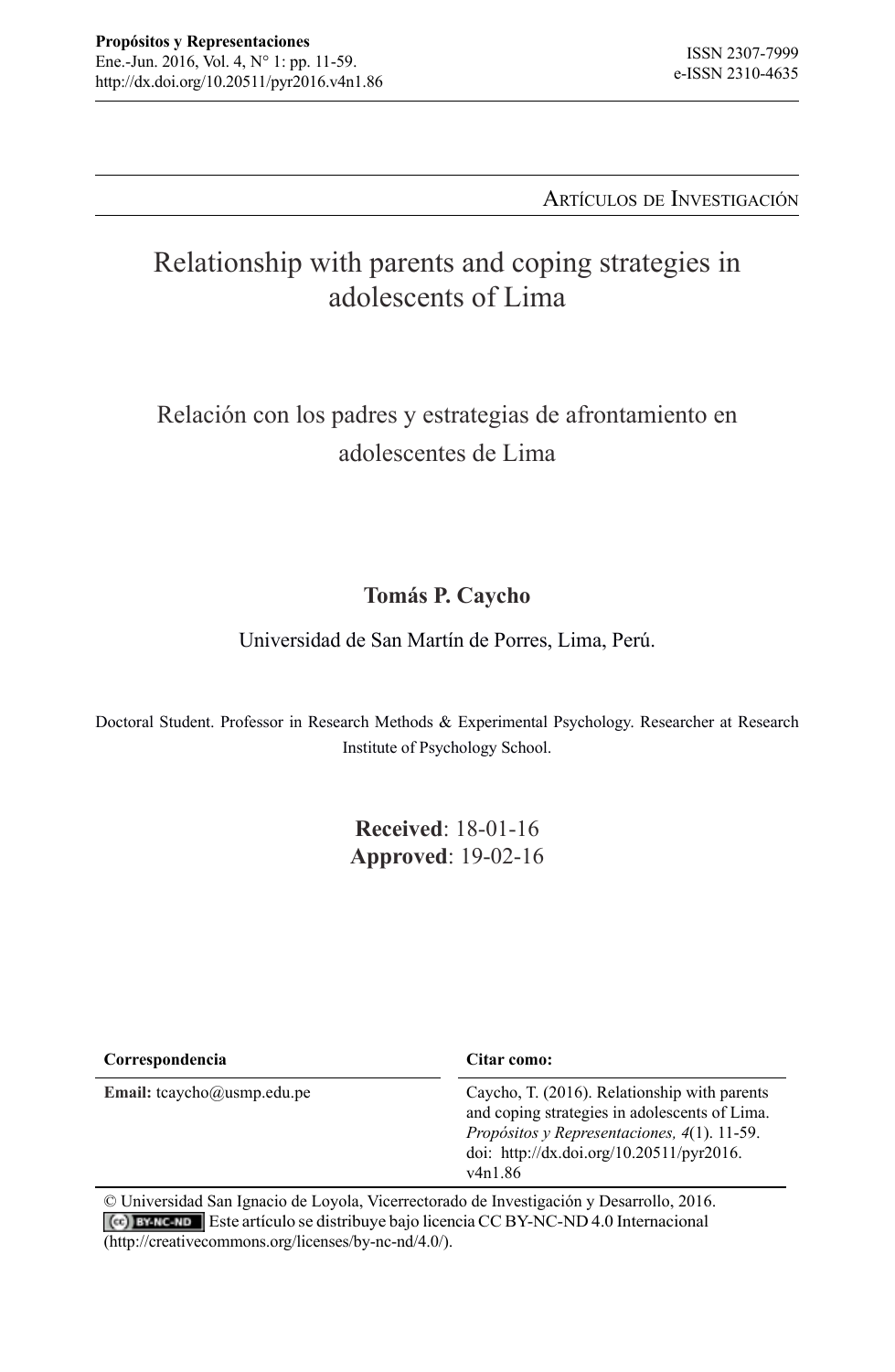## **Summary**

This correlational and comparative study aims to determine the relationship between the perception of the relationship with parents and coping strategies in a sample of 320 students chosen through a non-probabilistic sampling of 156 men (48.75%) and 164 women (51.25%). To that end, information gathering instruments like the Children's Report of Parental Behavior Inventory and Adolescent Coping Scale were used. The results suggest that there are statistically significant correlations between some dimensions of perception of the relationship with parents and coping strategies in the sample studied. Finally, with regard to the perception of parenting styles of both mother and father, we see no significant differences between men and women, except for the extreme autonomy of the father, in which men score higher than women. There were no some statistically significant differences in the analysis of coping strategies in the sample in relation to gender.

**Keywords:** Adolescents, coping, relationship with parents.

## **Resumen**

El presente estudio, de diseño correlacional y comparativo, tiene por objetivo determinar la relación entre la percepción de la relación con los padres y las estrategias de afrontamiento en una muestra de 320 adolescentes de Lima, elegidos a través de un muestreo no probabilístico, 156 hombres (48.75%) y 164 mujeres (51.25%). Se emplearon, como instrumentos de recojo de información, la Children's Report of Parental Behavior Inventory y la Escala de Afrontamiento para Adolescentes. Los resultados permiten concluir que existen correlaciones estadísticamente significativas entre algunas dimensiones de la percepción de la relación con los padres y las estrategias de afrontamiento en la muestra estudiada. Finalmente, respecto a la percepción de los estilos parentales de la madre y el padre, podemos observar que no se evidencian diferencias significativas entre hombres y mujeres, con excepción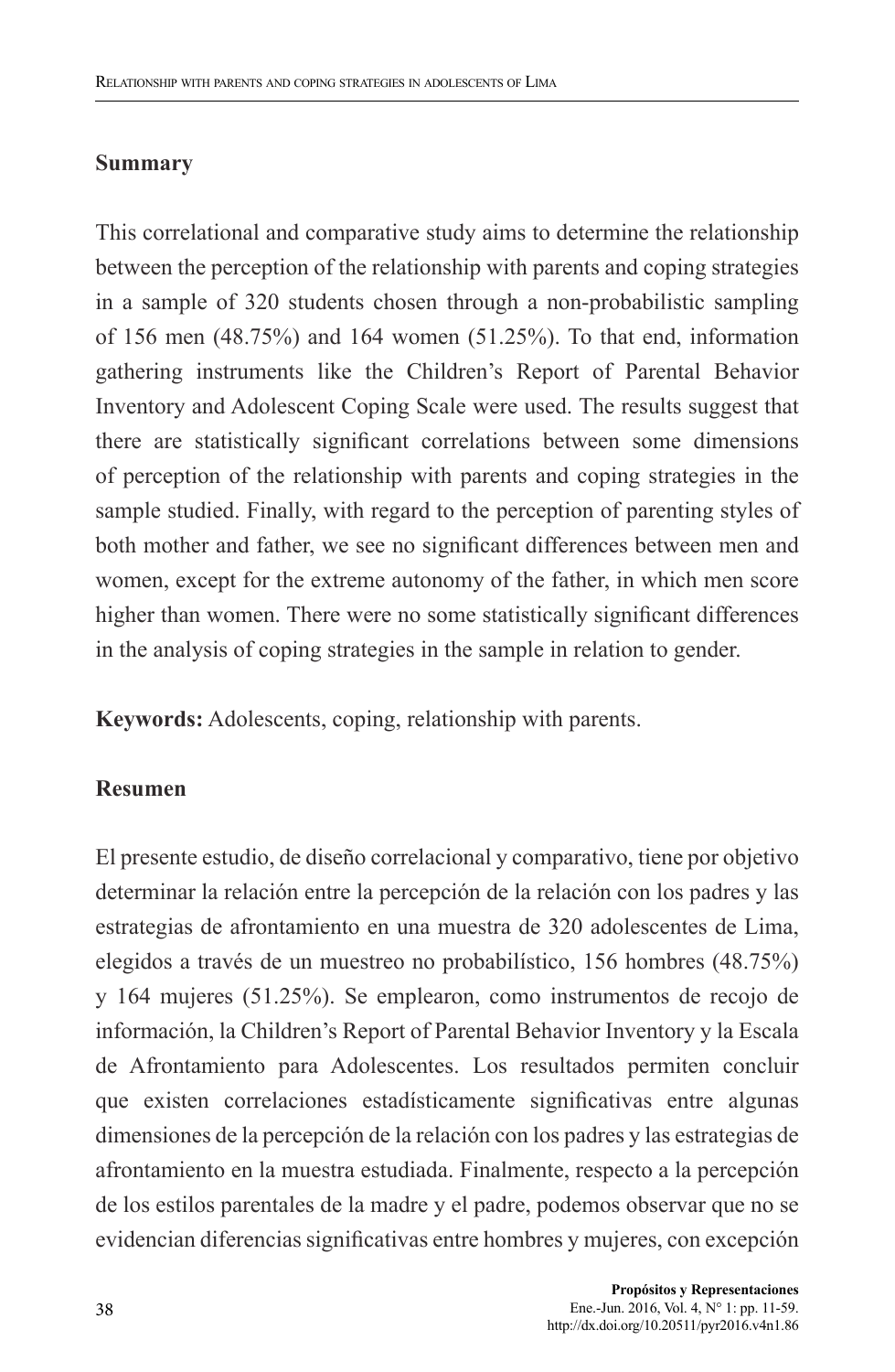de la autonomía extrema del padre, en la cual los varones puntúan más alto que las mujeres. Al analizar el afrontamiento en la muestra en relación con el sexo, no se encontraron algunas diferencias estadísticamente importantes.

**Palabras clave:** Adolescentes, estrategias de afrontamiento, relación con los padres.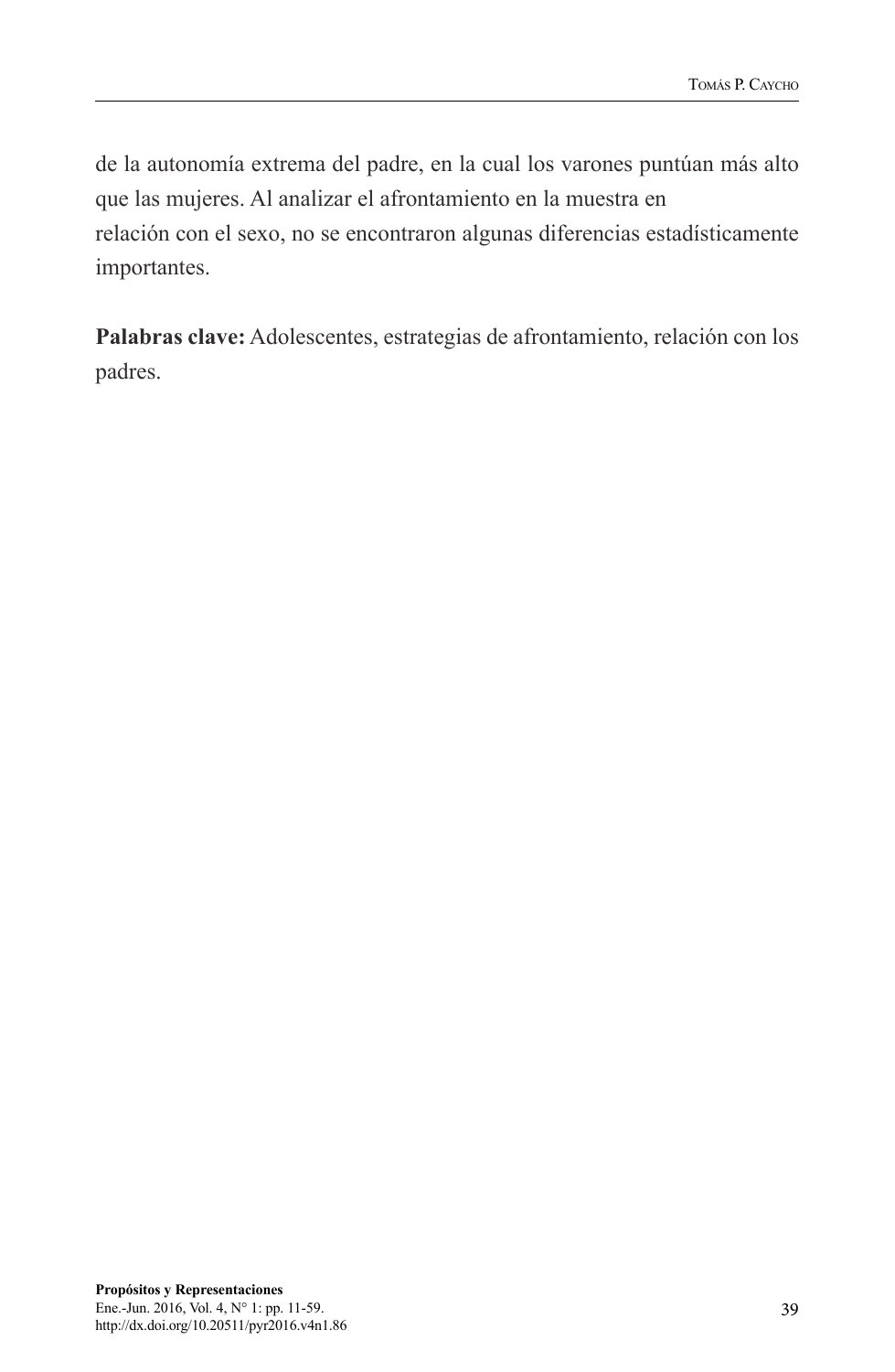## **Introduction**

The adolescence is a stage characterized by coping new situations, such as body changes, the election of a partner or profession, new ways of thinking, personal identity, the establishment of some emotional independence from parents, etc., which can be stressful. In view of this, it is necessary to have resources allowing the students to manage successfully this type of events, as well as skills for an efficient, reasonable and flexible use of the cited resources. The family relationships and coping strategies are the more prominent personal factors that facilitate the development of adapted behaviors.

As to the perception of relationships with parents, they can be defined as a combination of attitudes towards children, generating an emotional climate in which parents act (Darling & Steinberg, 1993). The perception of the relationships with parents helps to understand their behaviors and attitudes, and how they relate with the development and wellbeing of children (Domenech, Donovick & Crowley, 2009). The perception of parental styles is based on variations of parental dimensions of sensitivity (warmth, affection), paternal demand (parental control) and autonomy given. The evidence indicates that the cited parental dimensions are related with the development and well-being of children (Broderick & Blewitt, 2003).

Parental dimensions of sensitivity, parental control and autonomy given coincide with other classifications, such as the one proposed by Baumrind (1966) and Maccoby and Martin (1983), referred to the acceptance (parental responsiveness), pathological control (parental demandingness) and negligence (uninvolved or neglectful parenting); as well as the one proposed by Schaefer (1965), who proposes a tridimensional model composed of 3 orthogonal factors called: 1) Acceptance versus rejection; 2) Psychological autonomy versus psychological control (parental control through domination,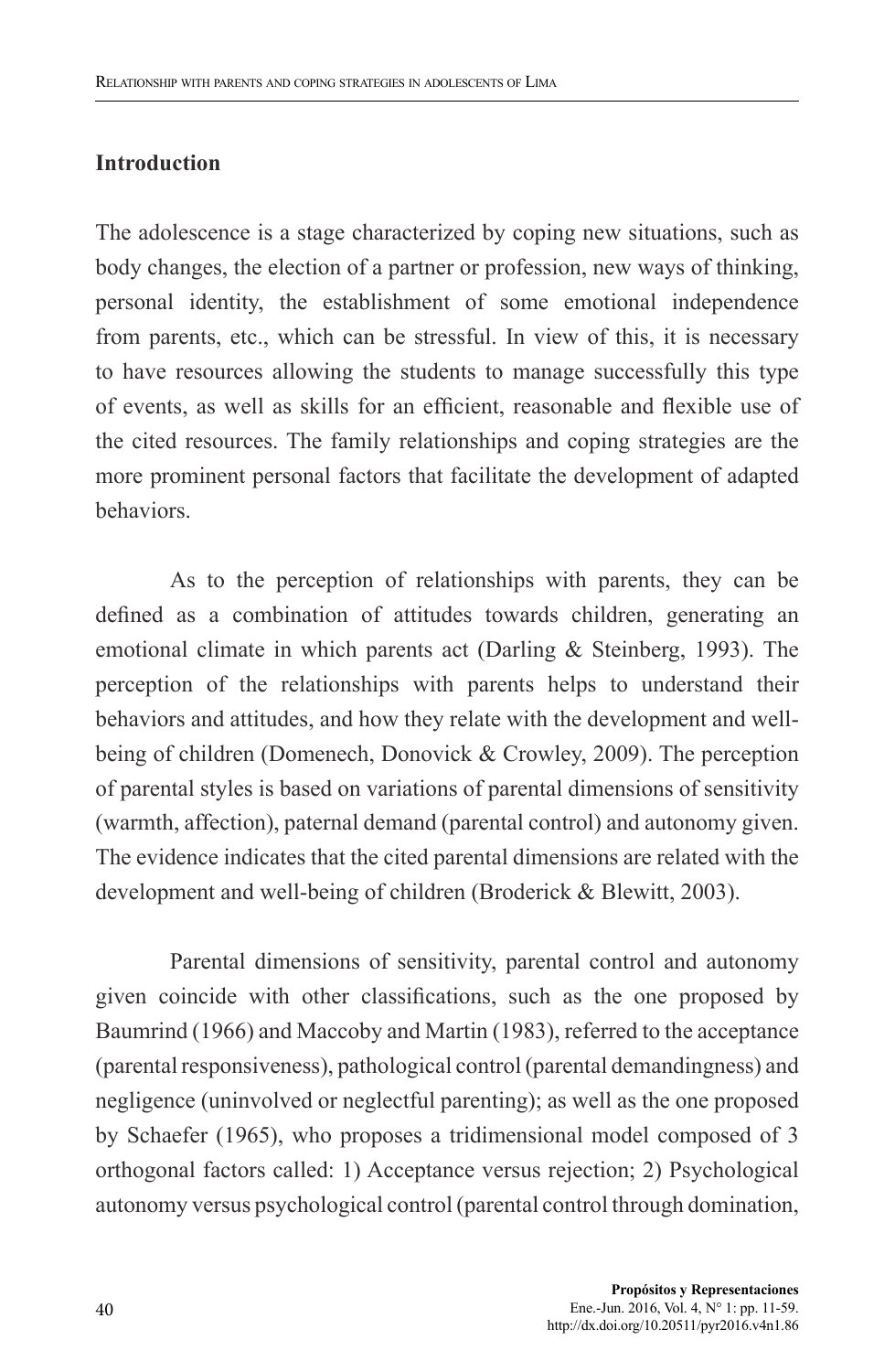generating guilt and anxiety; 3) Strict control versus relaxed control (parental control through the imposition of rules and establishment of limits).

Based on a cognitive model, what mainly influences the behavior of adolescents is their perception of the type of relationship with their parents rather than their behaviors (Richaud de Minzi, 2005). Therefore, the perception of children that their parents support them is associated with an increase of their self-esteem, social integration, perception and control and effectiveness of coping strategies, and how they help to understand the behaviors and attitudes of parents, and how they relate with the development and well-being of children (Domenech, Donovick & Crowley, 2009; Sandler, Wolchick, MacKinnon, Ayers & Roosa, 1997). Moreover, the quality of familiar relationships perceived by children is associated with the ability of adolescents to face problems (Sandler, et al., 1997; Skinner & Welborn, 1994).

During the adolescence, men and women face several stressors derived from the appearance of developmental conflicts, peer groups, family differences, identity, among others (Richaud de Minzi, 2003). Studies with adolescents show the negative effects of stress on attention, concentration, adaptive behaviors (Caballero, Abelló & Palacios, 2007), learning processes (Martín, 2007), psychological well-being (Guarino, Gavidia, Antor & Caballero, 2000) and health in general (Sarid, Anson, Yaari & Margalith, 2004), among others. The gender also has an effect on stress experience. So women show more stress perceived than men. (Calais, Andrade & Lipp, 2003; Heiman, 2004).

The transactional stress theory highlightes the assessment and perception on possible consequences represented by objective environmental experiences (Cohen, Kessler & Underwood, 1995). Based on this approach, two processes that occur in the individual-environment relationship are described: Cognitive assessment and coping*.* According to Lazarus and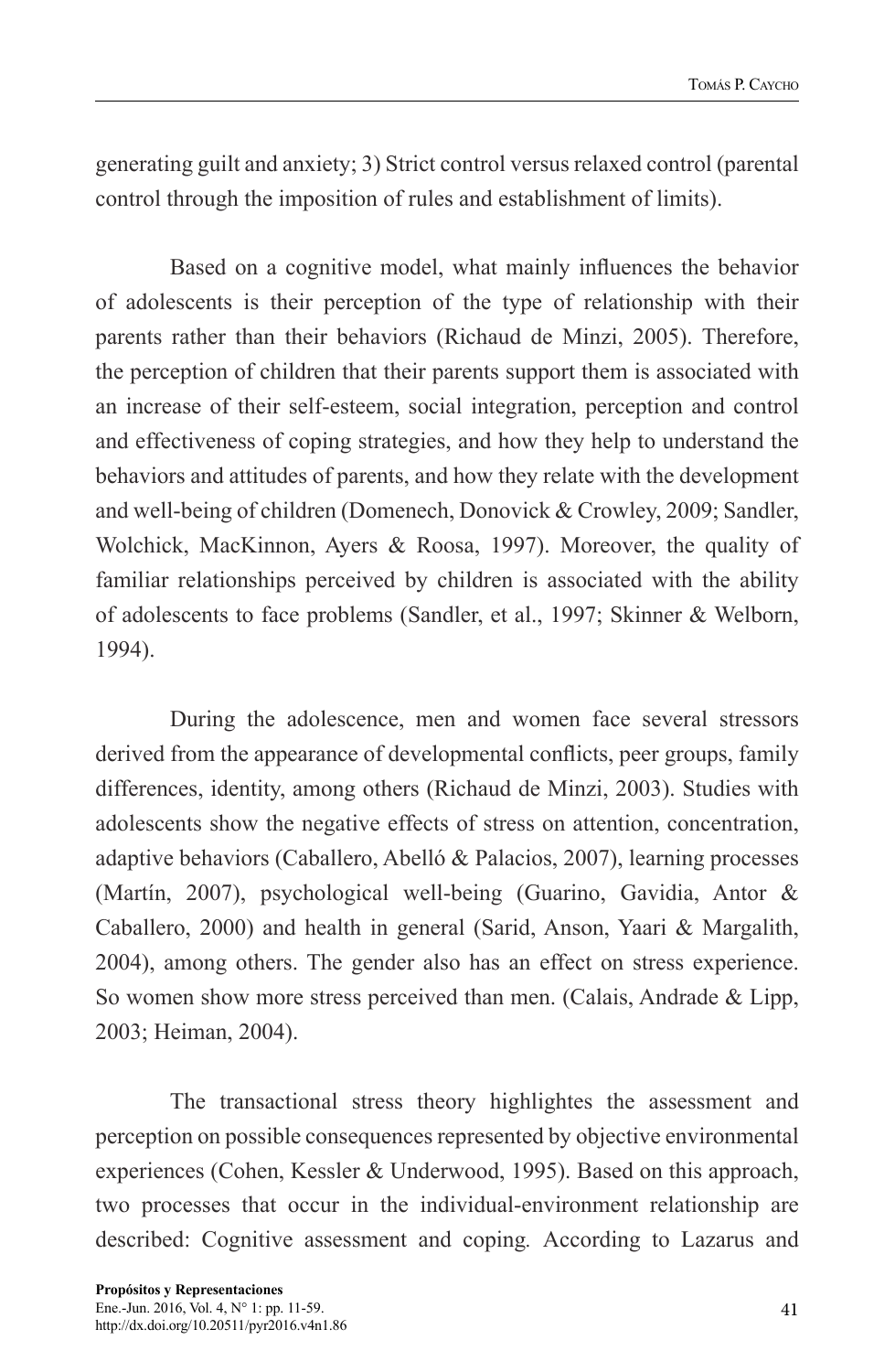Folkman (1986), we can find two types of coping strategies: The first one is focused on the problem, and the second one is focused on the emotion. The coping strategy focused on the problem includes the use of problem solving strategies, decision-making process, information search, etc., which are used when the person wants to change the stressful situation. The coping strategy focused on the emotion is focused on the change of the emotional reaction by using cognitive restructuration technique. These coping strategies, also called cognitive coping strategies, are used when the person considers that it is difficult to do something to change the stressful situation, and there is no other alternative but to withstand it (Lazarus & Folkman, 1986).

The literature indicates that people use a wide variety of strategies to deal with different stressful situations. The use of a strategy, as well as its success, will depend on the nature of the stressor event (Taylor, 2007).

Frydenberg (1993), based on Lazarus´ statements, conceptualizes the adolescent coping as the expression of a series of actions in response to the demands set out to the person. These actions or behaviors can have different objectives. First, they can be aimed at modifying the stress sources; others allow the adaptation to the demand, and finally, some actions indicate an incompetence to handle the different demands. The model also highlights the reassessment of the result (Frydenberg, 1997; Frydenberg y Lewis, 1997). So every individual, after evaluating the situation, assesses the stress impact and based on that, they conclude if the situation results in damage, threat or challenge, and they estimate their resources available. According to this, the new response is assessed and a new response can be generated. Thus, a feedback mechanism is generated and it provides information to decide if the strategies used will be employed again or will be discarded, according to the assessment result.

Several studies that try to relate the coping strategies and the perception of the relationship with parents indicate that warmth, intimacy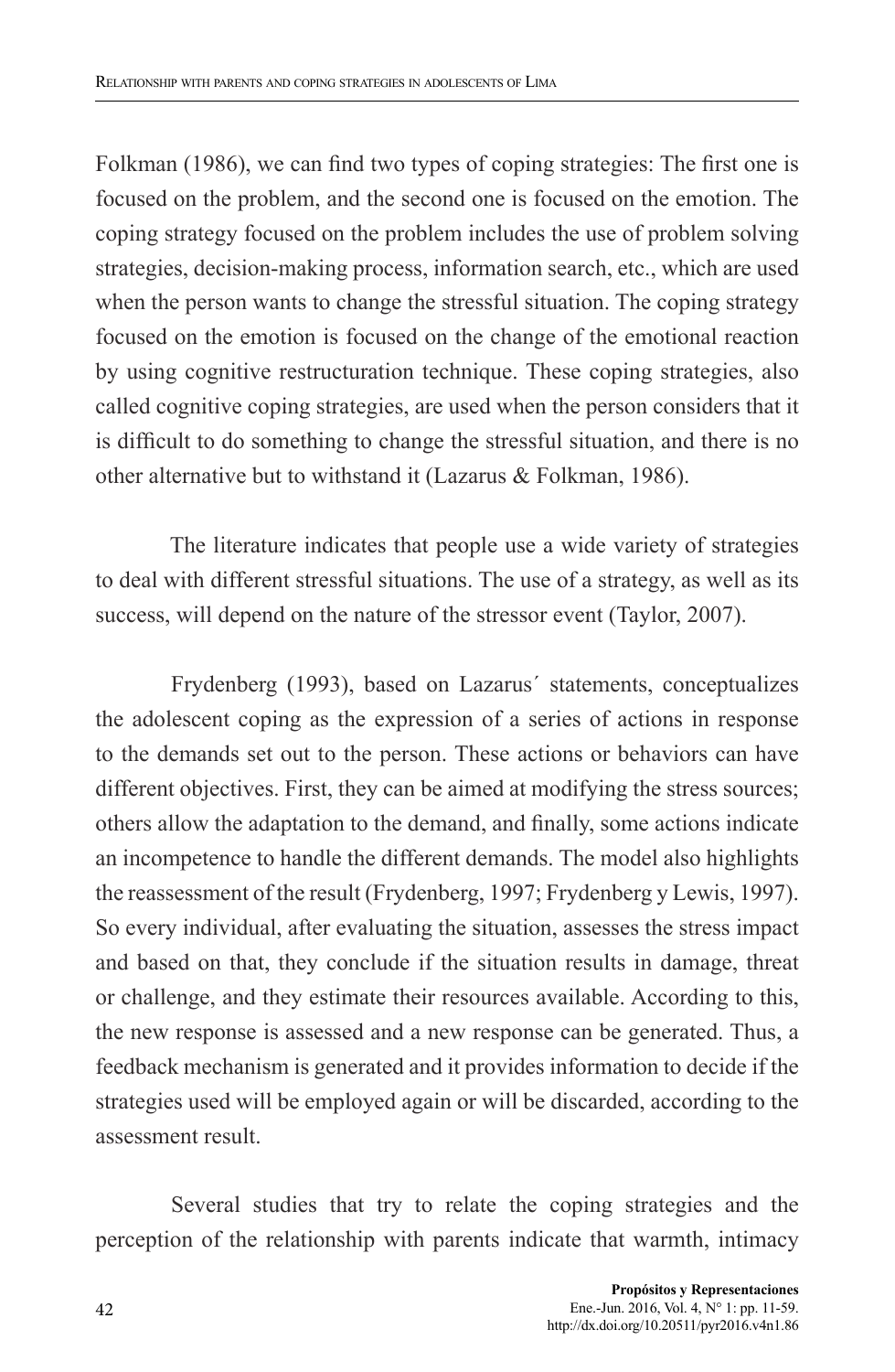and communication with children forecast that action strategies will be more used when dealing with problems (Herman & McHale, 1993). Moreover, adolescents who perceive their parents as indulgent and negligent use a more cognitive coping, while those that perceive their parents as warmer and as a support source are related to a problem-focused coping strategy. Finally, the perception of parents as more firm and watchful is related to a cognitive and emotion-focused coping strategy (Dusek & Danko, 1994). Parental warmth perceived is positively associated with the active coping; while those who perceive an authoritarian and permissive parenting style from both mother and father, show an active coping with problems (Wolfradta, Hempelb  $\&$ Miles, 2003).

Other studies (Richaud de Minzi, 2006) indicate that the perception of the relationships with parents influence the coping behavior of adolescents according to the gender and age. Feeling loved and appreciated by parents favors the development of functional coping strategies; while the pathological control is related to non-adaptive or dysfunctional strategies when facing conflicts, specially the emotional dependence, self-guilt and paralysis. Finally, the perception of negligence in parents, basically leads to the avoidance solution and lack of responsibility. Richaud de Minzi, Moreno and Sacchi (2011) say that when the adolescents feel accepted, they develop a functional coping behavior based on the cognitive restructuration, the emotional support search and the action against a problem. At the same time, it seems that when the adolescents perceive parental acceptance, it does not allow the adolescents to develop a dysfunctional coping behavior based on the cognitive avoidance, lack of control and blocking. However, when the adolescents perceive parental rejection, hostility, guilt and autonomy restriction, they develop a dysfunctional coping behavior when dealing with conflicts. Although the control accepted is considered very important in a positive relationship style, the excessive control that restricts the autonomy and safety of the adolescent, is highly negative to deal with a threat successfully.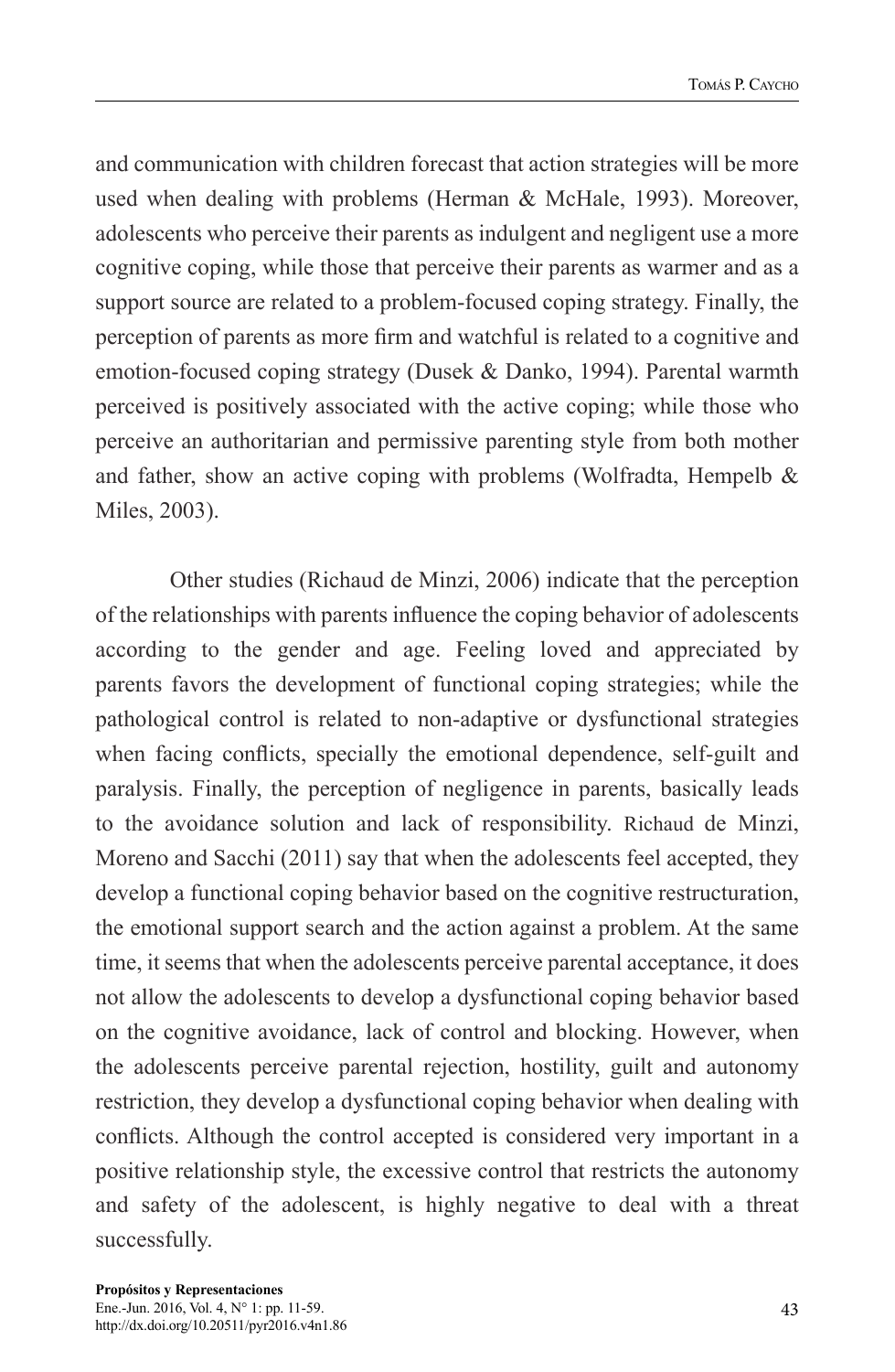To be able to study the association between the perception of relationships with parents and the coping styles, adolescents at universities of the Metropolitan Lima area have been chosen since they are important variables to explain the adjustment of such adolescents to the academic situation and they allow establishing a forecast of adaption to their future academic life.

This study is important in the theory and practice. With respect to the former, the results obtained help providing scientific knowledge of important psychological constructs: the perception of relationships with parents and coping considered relevant to explain part of the adaptation in view of the several demands of the environment (Herman & McHale, 1993). Besides, the results try to contribute to the development psychology area in the Peruvian context, since they provide a profile of how the adolescents face several stress situations through the use of different strategies. The results can provide useful information for the design of primary and secondary prevention programs in adolescents that best fits their needs. In view of a very competitive university system, adolescents require coping skills when facing this or other problems throughout their life. Knowing these variables will allow a better knowledge of the most favorable mechanisms to avoid stress periods in a better way.

# **Method**

This research work has a quantitative approach. It is a non-experimental study with an ex post facto correlational-transactional design since it is aimed at establishing and analyzing the relationship between two or more variables. In addition, it tries to know if the perception of relationship with parents is related to the use of coping strategies of a group of adolescents of Lima (Hernández, Fernández, & Baptista, 2006).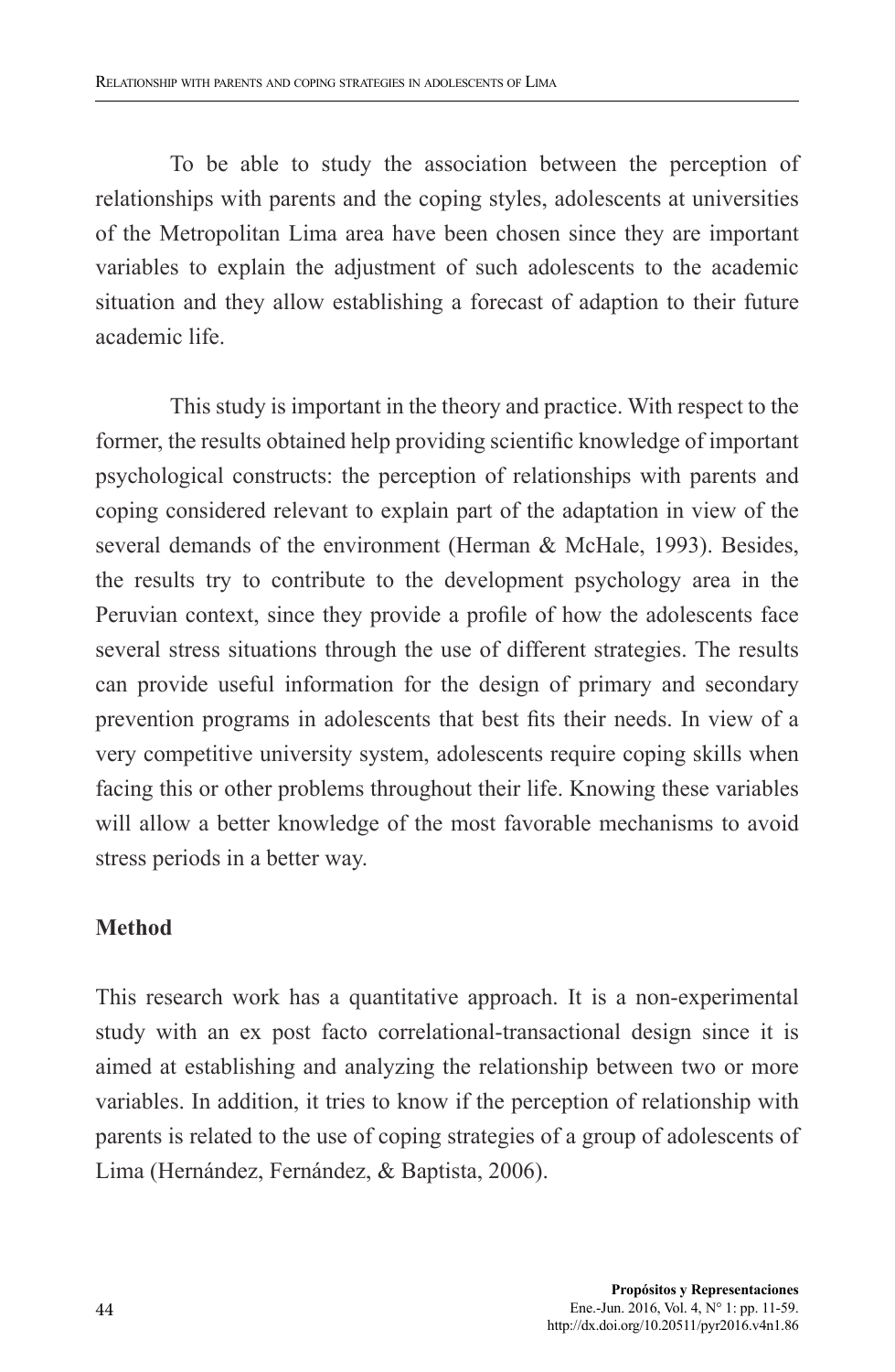# **Participants.**

A total of 320 students participated and they were chosen by a non-probabilistic sampling: 156 men (48.75%) and 164 women (51.25%), who are studying in public and private universities in the Metropolitan Lima area. Table 1 shows the characteristics of the sample with respect to the distribution of age, place of birth and school.

# **Table 1.**

|                       | Frequency | Percentage |  |
|-----------------------|-----------|------------|--|
| Age                   |           |            |  |
| 16                    | 110       | 34.375%    |  |
| 17                    | 90        | 28.125%    |  |
|                       |           | 37.5%      |  |
| 18                    | 120       |            |  |
| <b>Place of Birth</b> |           |            |  |
| Lima                  | 260       | 81.25%     |  |
|                       |           | 18.75%     |  |
| Province              | 60        |            |  |
| <b>School</b>         |           | 48,7%      |  |
| Psychology            | 220       | 62.5%      |  |
| Social Work           | 100       | 31.25%     |  |

*Socio-demographic Characteristics of the Sample*

# **Instruments.**

For purposes of the research work, two instruments were used: the abridged version of the Children Perception Inventory about the Relationships with their Parents and the Coping Scale for adolescents.

The *Children's Report of Parental Behavior Inventory (CRPBI)*, created by Schaefer (1965), is an instrument whereby the children describe the perception of their parents´ behavior towards them. It is based on a tridimensional model as a result of the factor analysis that allowed identifying 3 pairs of orthogonal factors: Acceptance versus Rejection, Psychological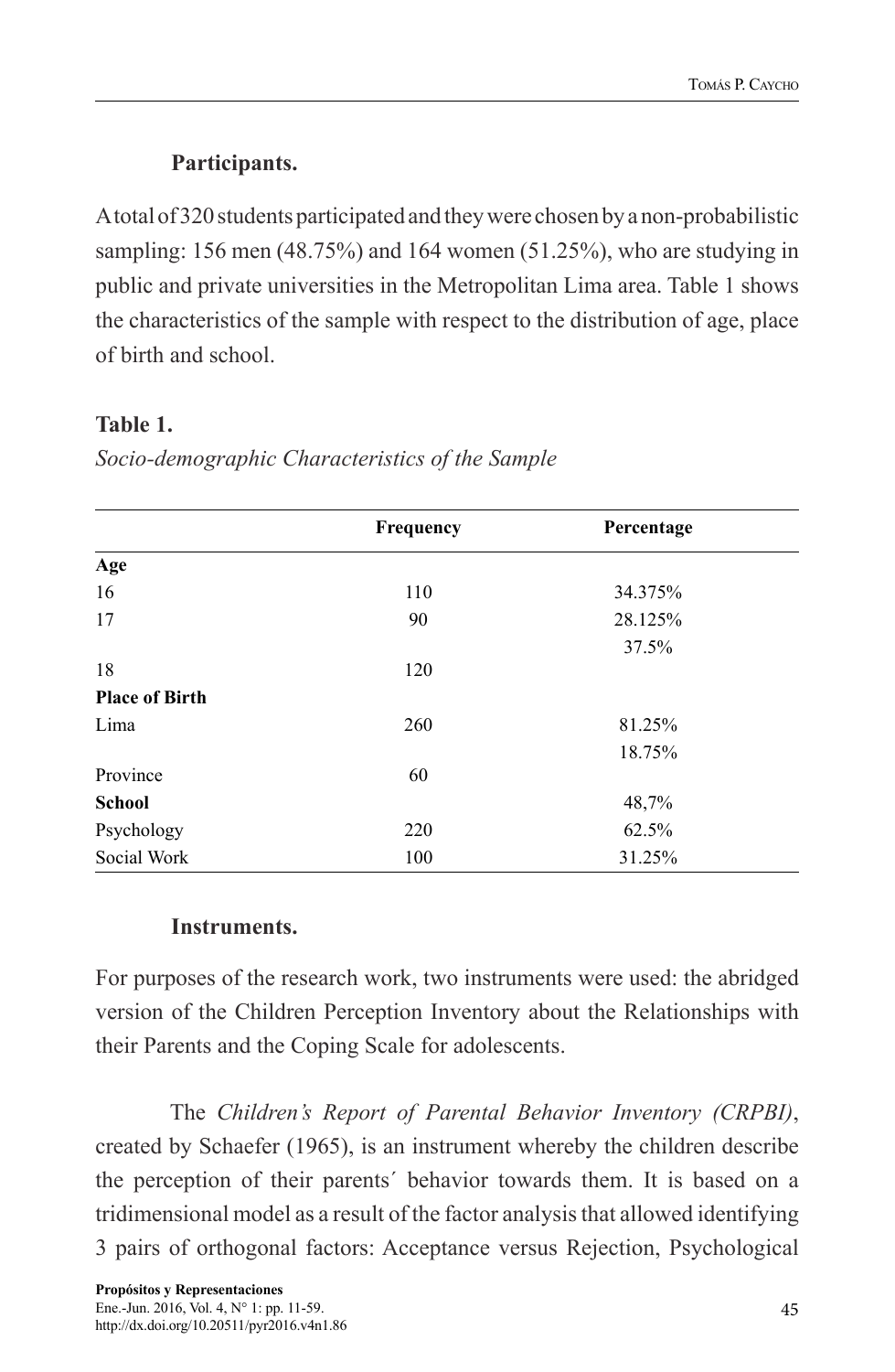Autonomy vs. Psychological Control (parental control through domination and guilt and anxiety instillation) and Strict Control vs. Relaxed Control (parental control through rule imposition and limit establishment). The original version comprises 26 scales of 10 items each with a dichotomic response format (Yes, No).

Richaud de Minzi (2005) prepared a version of 32 items that, in turn, were refactorized. The form for both father and mother provides information about three factors: Acceptance, Pathological Control and Extreme Autonomy aimed at general relationship modes, in which more specific ways of interaction proposed by Schaefer have been included in a balanced way. This new abridged version has shown an adequate validity of the criterion when it is used to study the relationship between parental styles perceived and adolescents´ coping behavior, obtaining the expected results according to theory. Despite the reduction of the number of items, the reliability as internal consistency has been satisfactory. The Cronbach quotient was calculated for each one of the three factors, obtaining reliability indexes of 0.81 in acceptance, 0.83 in pathological control and 0.75 in extreme autonomy with respect to the mother, and 0.82 in acceptance, 0.84 in pathological control and 0.73 in extreme autonomy with respect to the father.

The *Coping Scale for Adolescents*, of Frydenberg & Lewis (1997), assesses how adolescents aged between 12 and 18 cope with their problems in general. Specifically, 18 coping strategies are differentiated that can be grouped in three basic coping styles: 1) Solving-problem style, which includes a series of strategies tending to modify the problematic situation to make it less stressful, such as: seeking relaxing diversion, physical recreation, working hard and having success, focusing on the positive and problemsolving; 2) Reference to the others, style that includes strategies, such as seeking spiritual support, investing in close friends, seeking professional assistance, seeking social support, seeking social action and seeking to belong; 3) Non-productive coping comprises the strategies of worry, self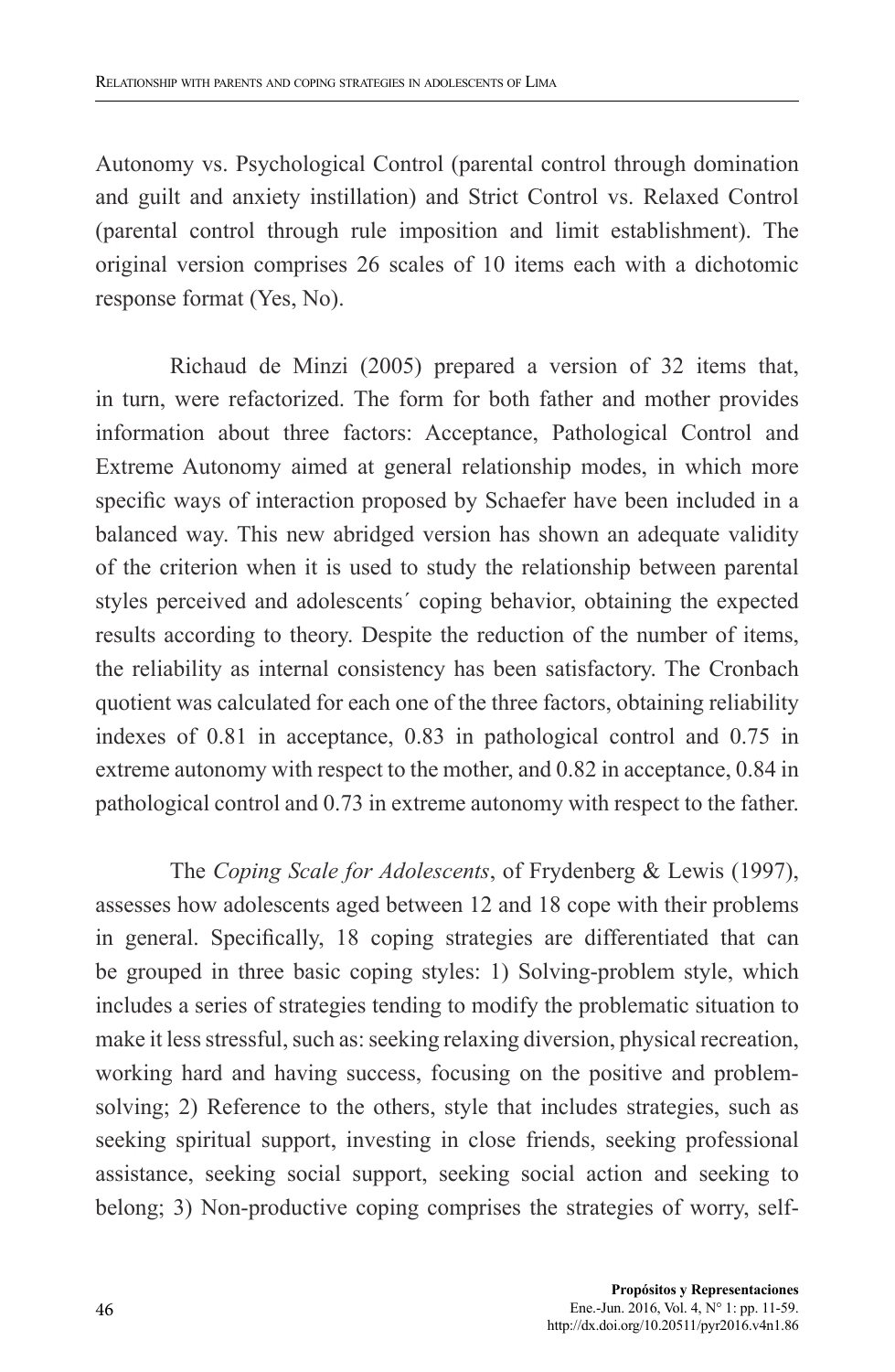blame, wishful thinking, ignoring the problem, not coping, keeping to oneself and tension reduction.

The Argentinian original version shows an analysis of the internal consistency, a Cronbach alpha of 0.75. In the Peruvian context, Caycho, Castilla and Shimabukuro (2014) obtained evidences of validity and reliability that support its use in samples of adolescents. The analysis of item-test correlation found highly significant associations ( $p < .001$ ) for each one of the reagents. Moreover, a high internal consistency is obtained (*α* of Cronbach  $= 0.88$ ); while the factor analysis performed showed that ACS has a structure of eleven factors.

# **Procedure.**

The tests were collectively administrated. Before students answer the items, they were asked to read the instructions of each test carefully. They were also remembered that there is no time limit to answer both scales. The participant completed the data about age, gender, civil status and work situation, keeping them anonymous when answering the scales. The participation of the students was voluntary and anonymous, and they sign the informed consent that guarantees the reliability of the data provided. With respect to the data analysis, version 22 of the Statistical Package for the Social Sciences (SPSS) was used.

# **Results**

## **Correlational Analysis.**

Firstly, correlations and the level of significance between the three parental styles of the father, perceived by children, and the coping strategies are observed (Table 2). There are negative and statistically significant correlations between cognitive restructuration and pathological control ( $r = -0.444$ ,  $p <$ .05), anxiety and extreme autonomy ( $r = -0.390$ ,  $p < .05$ ), and pathological control and isolation activities ( $r = -0.377$ ,  $p < .05$ ).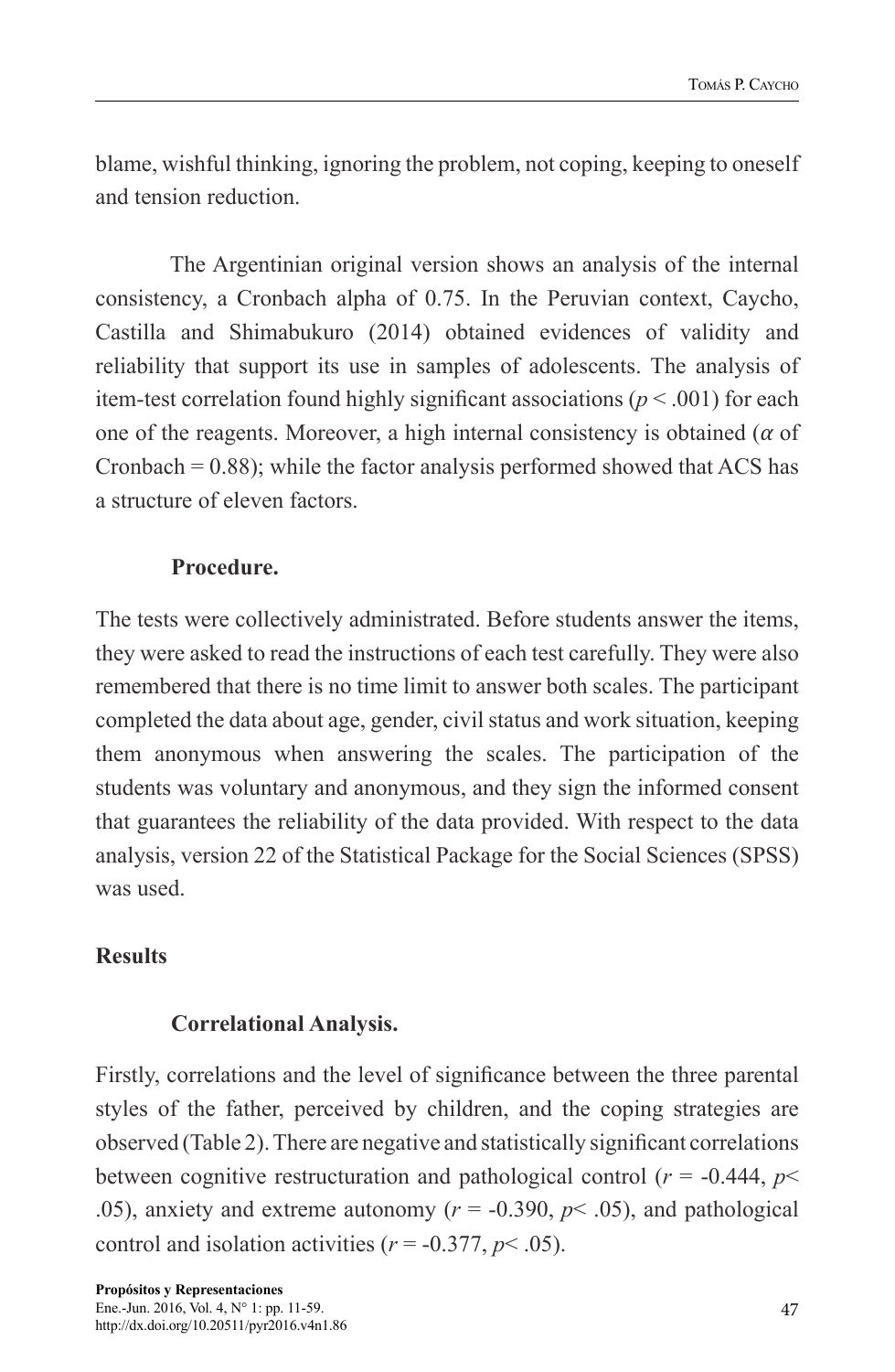## **Table 2.**

*Correlations between Three Styles of the Relationship with the Father and the 11 Coping Strategies.*

|                                      | Pathological<br>control | Acceptance | <b>Extreme</b><br>autonomy |  |
|--------------------------------------|-------------------------|------------|----------------------------|--|
| Cognitive restructuration            | $-0.444*$               | $-0.114$   | $-0.186$                   |  |
| Self-blame                           | $-.095$                 | 0.250      | $-0.186$                   |  |
| Fatalism                             | $-0.195$                | $-0.078$   | $-.087$                    |  |
| Avoidance through amusement          | $-.014$                 | $-.044$    | $-0.101$                   |  |
| Problem-Focused Coping               | 0.241                   | .047       | $-0.197$                   |  |
| Avoidance through physical activity  | 0.192                   | $-0.290$   | .070                       |  |
| Emotional support                    | .036                    | $-.061$    | $-0.125$                   |  |
| Emotional discharge and somatization | $-0.190$                | 0.144      | .070                       |  |
| Anxiety                              | .084                    | $-.094$    | $-0.390^*$                 |  |
| Isolation                            | $-0.377$ *              | .031       | 0.107                      |  |
| No action                            | $-0.365$                | $-.026$    | $-.052$                    |  |

 $*_{p<.05}$ 

Table 3 shows the correlations and the level of significance between the three styles of relationship with the mother perceived by children and the coping strategies. It indicates that self-blame shows statistically significant and negative correlations with the pathological control ( $r = -0.620$ ,  $p \le$ .01) and statistically significant and positive correlations with acceptance  $(r = 0.566, p < .01)$ . Finally, we found a negative correlation between the pathological control and isolation activities ( $r = -0.398$ ,  $p \le 0.01$ ).

## **Table 3.**

*Correlations between the Three Styles of Relationship with the Mother and the 11 Coping Strategies.*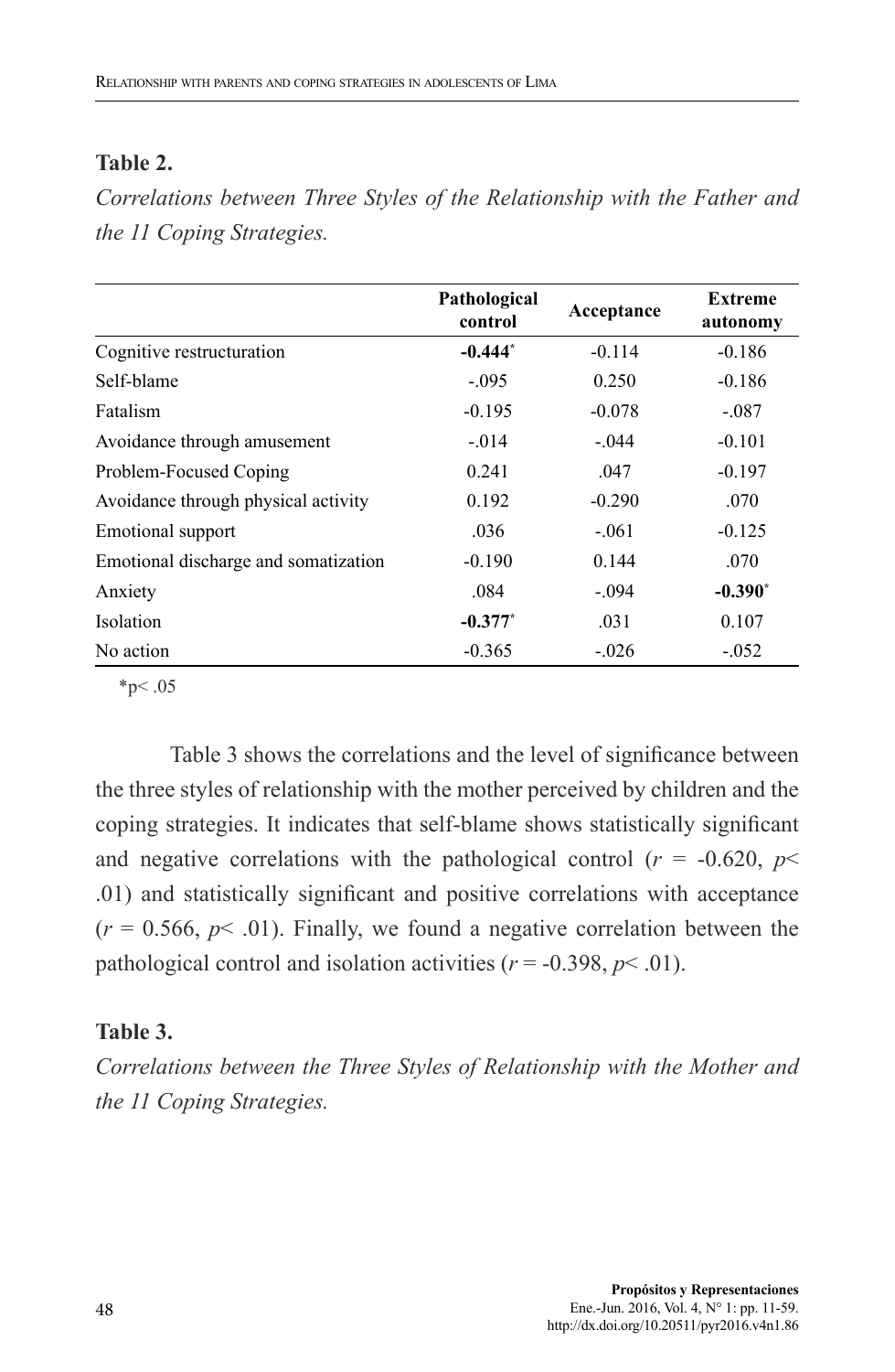|                                      | Pathological<br>control | Acceptance | <b>Extreme au-</b><br>tonomy |  |
|--------------------------------------|-------------------------|------------|------------------------------|--|
| Cognitive restructuration            | $-.017$                 | $-.013$    | $-0.207$                     |  |
| Self-blame                           | $-0.620**$              | $0.566**$  | 0.170                        |  |
| Fatalism                             | $-0.286$                | 0.146      | 0.149                        |  |
| Avoidance through amusement          | $-0.201$                | 0.146      | .085                         |  |
| Problem-Focused Coping               | $-0.202$                | 0.251      | $-.072$                      |  |
| Avoidance through physical activity  | .068                    | $-0.134$   | .025                         |  |
| Emotional support                    | $-0.326$                | 0.323      | $-.027$                      |  |
| Emotional discharge and somatization | $-0.221$                | 0.261      | 0.163                        |  |
| Anxiety                              | $-0.325$                | 0.254      | $-0.133$                     |  |
| <b>Isolation</b>                     | $-0.398*$               | 0.167      | 0.113                        |  |
| No action                            | $-0.300$                | .030       | 0.161                        |  |

 $*_{p}$  < .05;  $*_{p}$  < .01

# **Complementary Analysis.**

Comparison analyses of averages of study variables were performed to determine the existence of differences according to gender. When analyzing the coping strategies in relation to gender (Table 4), there were no statistically significant differences.

## **Table 4.**

| Differences in the Coping Style according to Children's Gender. |  |  |  |
|-----------------------------------------------------------------|--|--|--|
|                                                                 |  |  |  |

| <b>Scale</b>                         | Feminine<br>$(n = 164)$ |      | <b>Masculine</b><br>$(n = 156)$ |      | t        | Sig.  |
|--------------------------------------|-------------------------|------|---------------------------------|------|----------|-------|
|                                      | М                       | D.E. | М                               | D.E. |          |       |
| Cognitive restructuration            | 3.56                    | 0.82 | 3.81                            | 0.79 | 0.752    | 0.459 |
| Self-blame                           | 2.09                    | 0.74 | 2.08                            | 0.96 | $-.034$  | 0.973 |
| Fatalism                             | 2.37                    | 0.72 | 2.16                            | 1.16 | $-0.600$ | 0.554 |
| Avoidance through amusement          | 3.27                    | 0.79 | 3.50                            | 0.82 | 0.676    | 0.505 |
| Problem-Focused Coping               | 3.44                    | 0.63 | 3.48                            | 0.72 | 0.134    | 0.895 |
| Avoidance through physical activity  | 2.65                    | 0.89 | 3.16                            | 0.94 | 1.339    | 0.192 |
| Emotional support                    | 3.33                    | 0.94 | 3.19                            | 0.85 | $-0.381$ | 0.706 |
| Emotional discharge and somatization | 2.49                    | 0.67 | 2.38                            | 1.00 | $-0.354$ | 0.726 |
| Anxiety                              | 3.46                    | 0.64 | 3.25                            | 0.80 | $-0.749$ | 0.460 |
| Isolation                            | 2.39                    | 0.66 | 2.97                            | 0.73 | 2.037    | .052  |
| No action                            | 1.89                    | 0.68 | 2.06                            | 0.88 | 0.592    | 0.559 |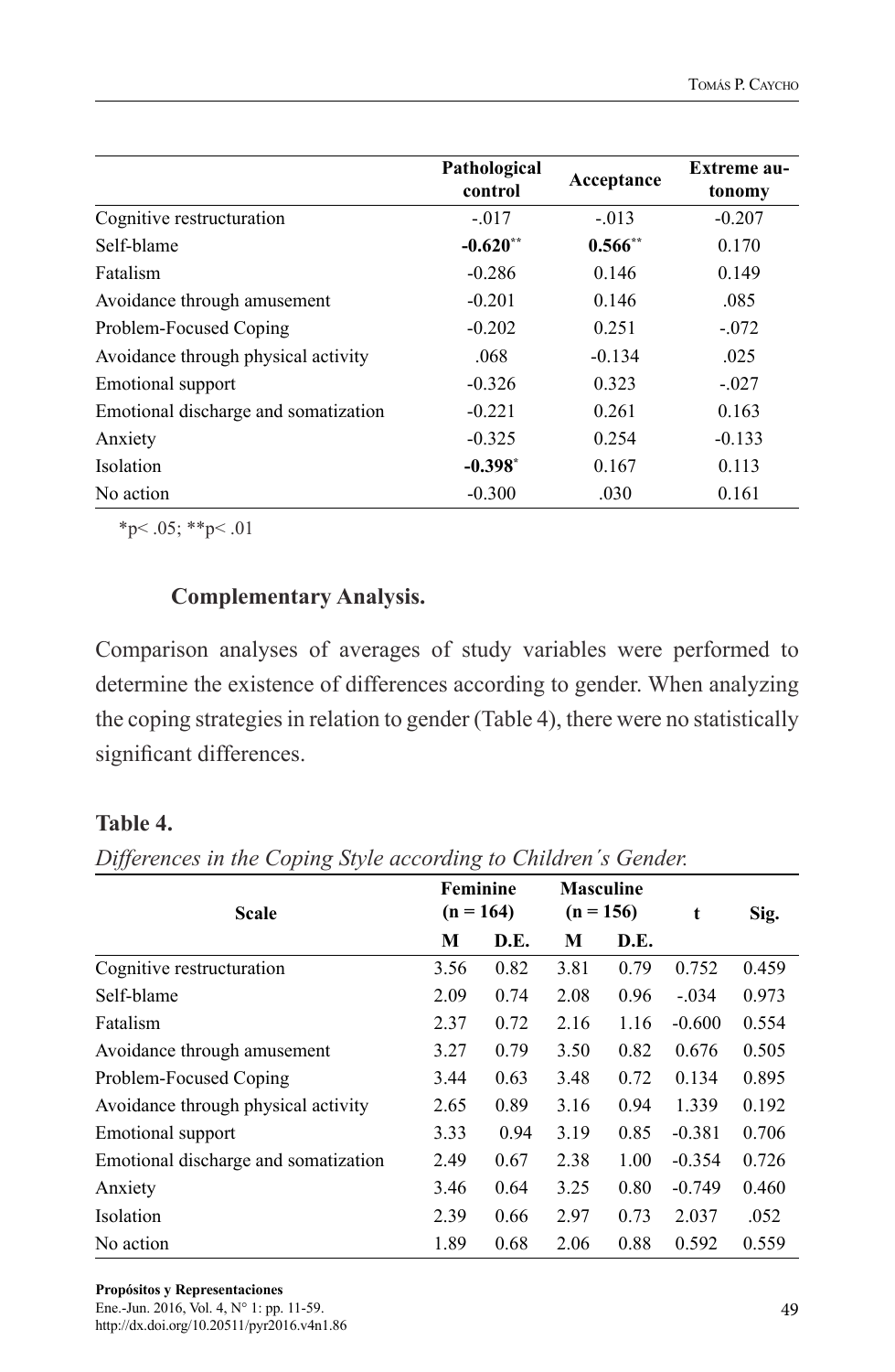Table 5 shows the differences found in the perception of the relationship with the father according to the gender. There are only significant differences in extreme autonomy. This difference was low  $(d = 0.25)$ , men score higher than women.

## **Table 5.**

*Differences in the Perception of the Relationship with the Father according to Children´s Gender.*

| <b>Scale</b>         | Feminine<br>$(n = 164)$ |      | <b>Masculine</b><br>$(n = 156)$ |      |          | Sig.   |
|----------------------|-------------------------|------|---------------------------------|------|----------|--------|
|                      | М                       | D.E. | M                               | D.E. |          |        |
| Pathological control | 18.57                   | 5.05 | 18.5                            | 2.88 | $-.038$  | 0.97   |
| Acceptance           | 23.95                   | 75   | 23                              | 6.59 | $-0.315$ | 0.755  |
| Extreme autonomy     | 1714                    | 3.61 | 20.63                           | 4.03 | 2.25     | $.03*$ |

 $*p < .05$ 

As to perception of the relationship with the mother (Table 6), we can observe that there are no statistically significant evidences between men and women.

# **Table 6.**

*Differences in the Perception of the Relationship with the Mother according to Children´s Gender.* 

| <b>Scale</b>         |       | Feminine<br>$(n = 164)$ |       | <b>Masculine</b><br>$(n = 156)$ |          | Sig.  |
|----------------------|-------|-------------------------|-------|---------------------------------|----------|-------|
|                      | М     | D.E.                    | M     | D.E.                            |          |       |
| Pathological control | 22.43 | 2.98                    | 18.38 | 5.78                            | $-1.890$ | .093  |
| Acceptance           | 23.81 | 706                     | 28.13 | 6.15                            | 1.51     | 0.141 |
| Extreme autonomy     | 17.57 | 3.12                    | 18.25 | 1.83                            | 0.574    | 0.571 |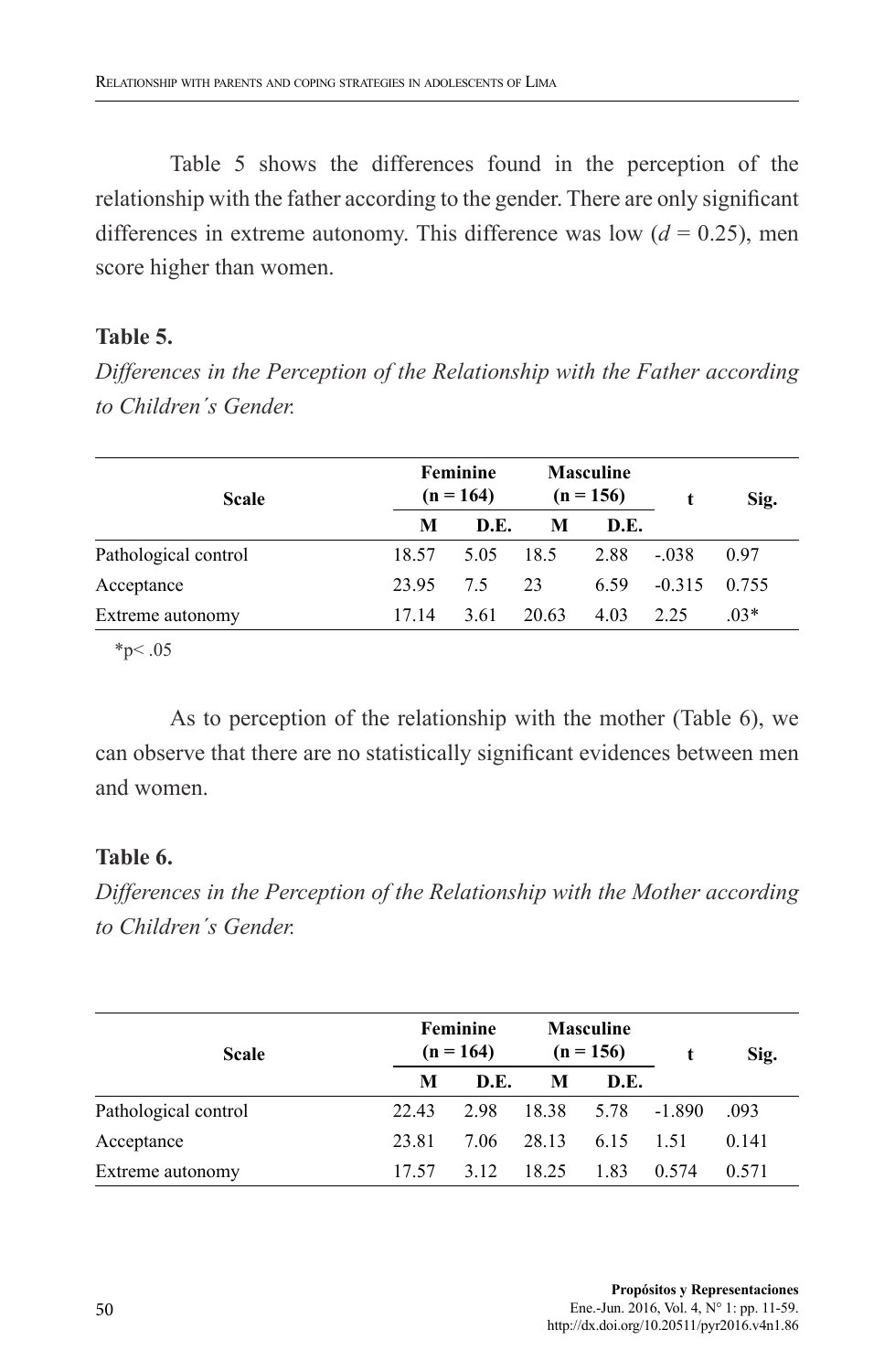# **Discussion**

This research work examines the correlation between the perception of the relationship with parents and the coping styles in a group of adolescent students of Lima. The results report that some styles of relationships with parents are linked to the coping strategies of the adolescents.

As to relationships between the father and the mother acceptance and coping strategies, we found that using more strategies characterized by the fact that people feel responsible for the problems they suffer is associated with a lower perception of hostile control and a greater mother's acceptance. Our results coincide with Richaud de Minzi, Moreno and Sacchi (2011), who say that a parents´ perception of acceptance is a protecting factor for the coping development based on the cognitive avoidance. The relationship between the mother´s acceptance and the emotion-focused strategies is important since they are related to low levels of performance, as well as to the development of psychosomatic symptoms and guilt feelings and selfcriticism, if they cannot cope with problem. (Canessa, 2002).

In the cases observed in relation to the mother, where an acceptance is perceived with low levels of pathological control, the responsibility for problems comes with anxiety disorders that, in turn, increase the probability to use support seeking strategies (Marcoen, Goossens & Caes, 1987), an association absent in our sample.

As to the hypothesis referred to the possible relationship between the pathological control of the father and of the mother, and the coping strategies, we observe that, in the case of the father, using more strategies characterized by a change of positive attitude is associated with a lower perception of hostile control of parents. According to Richaud de Minzi (2006a, 2006b), the cognitive restructuration act on the real problem and the emotional support seeking. This result would be related to what was exposed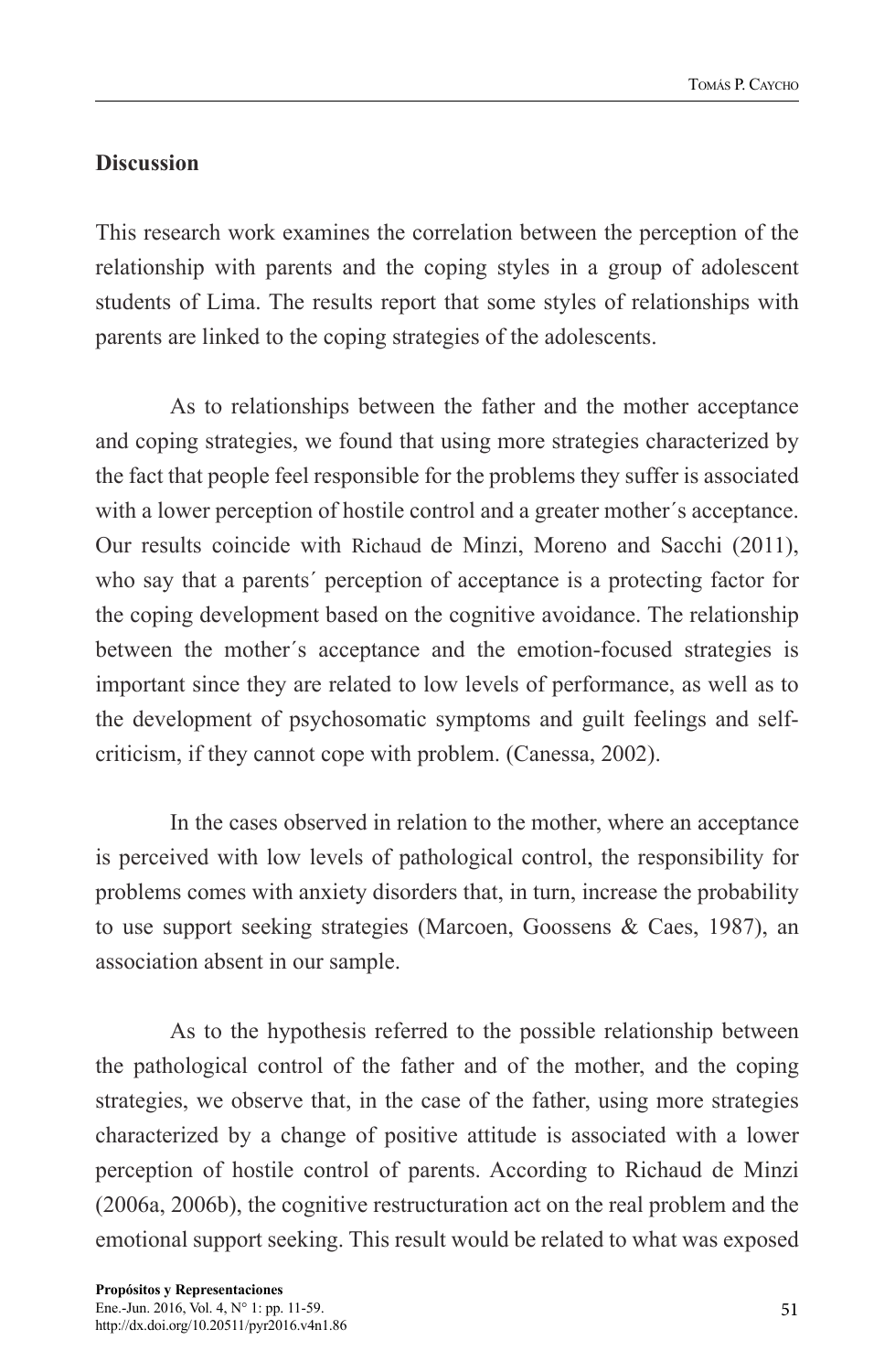by Richaud de Minzi, Moreno and Sacchi (2011), who say that the hostile control reduction, along with a greater acceptance, would allow developing a coping based on the cognitive restructuration, emotional support seeking and action on the problem.

Besides, the absence of excessive control of parents would be related to using more coping styles focused on the assessment that suggest that, when the problematic situation cannot be modified, it is more feasible to make it more cognitively manageable (Richaud de Minzi, 2005). The foregoing is in contrast to what was stated by Wolfradt, Hempel and Miles (2003), who indicate that those people who perceive the relationship with their parents as authoritarian have higher scores in active coping with problems.

Our results also show a negative correlation between the pathological control and isolation activities, which suggests that a higher perception of hostile control of parents is associated with a reduction of activities of scape, flight and lack of responsibility for the problem associated with solitude (Richaud de Minzi, 2006a). This solitude would not facilitate the reflection and calm feeling since it would be related to mistrust and rejection feelings towards others (Richaud de Minzi, 2002). Other authors (Richaud de Minzi, 2002) state that the excessive or pathological control can cause children to feel rejected, affecting their approach to peers. Our results would be in accordance with Alíes- Jardel, Fourdrinier, Roux and Schneider (2002), who say that certain restrictions are necessary since they allow the establishment of adequate relationships between peers. Therefore, a perception of more watchful and strict parents is associated with the use of emotion-focused coping styles (Richaud de Minzi, 2002); while an insufficient control, along with the extreme autonomy of parents, would be associated with the presence of antisocial behaviors (Dishion, 1990).

Finally, as to the possible association between the perception of extreme autonomy of the father and of the mother with coping strategies and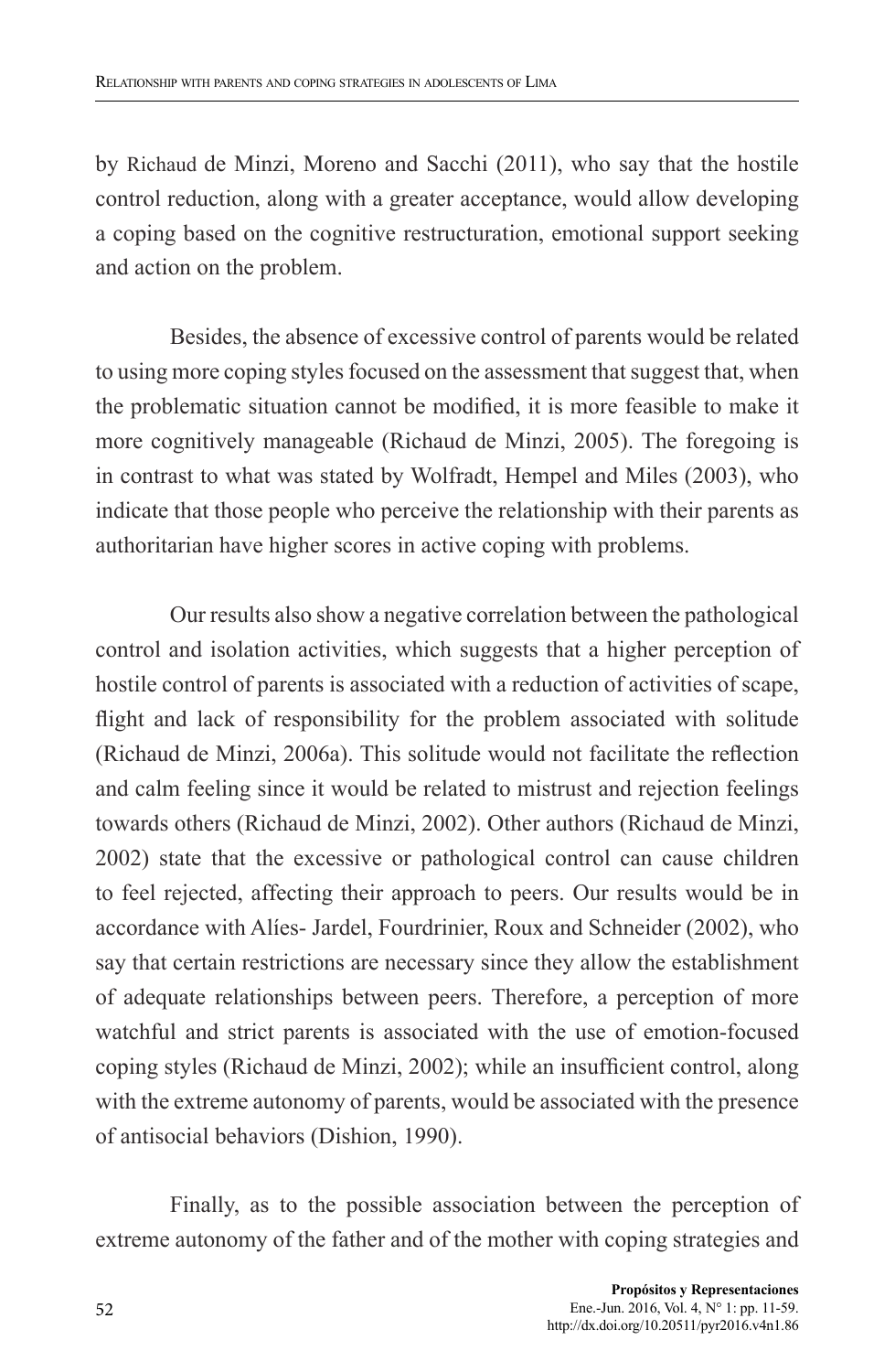styles, we found only one significant relationship (for father) with the strategy called anxiety. This indicates that using more the actions expressing fear of future is associated with a lower control of parents. According to Wolfradta, Hempelb & Miles (2003), anxiety would be related in a negative way to the perception of parental warmth. Richaud de Minzi, Moreno and Sacchi (2011) indicate that, if, although the control is important, a parental style characterized by the excessive control can limit the autonomy and safety of the adolescent, which is not beneficial at all to face the problem successfully. Children that perceive a lack of protection due to a lack of control and limits, experience higher levels of emotional instability. (Richaud de Minzi et al., 2013).

There were no statistically significant differences in coping according to gender, which does not relate to the Peruvian literature (Canessa, 2000; Cassaretto, Chau, Oblitas & Valdés, 2003; Casuso, 1996; Martínez & Morote, 2001; Cassaretto, 2009), which indicates that women use more often social support, continuously resorting to religion; while men usually use, to a greater extent, active strategies compared to women.

Finally, in relation to the comparisons of the perception of the parental styles with respect to gender, we can observe that in the case of the father, there are significant differences in extreme autonomy. Sons score higher than daughters; that is, sons perceive a greater lack of control of parents. This result coincides with the different studies showing that sons perceived their parents as more negligent compared to daughters (Hines, Kantor & Holt, 2006; Shek, 1998, 2000). Other study (Rodriguez, Del Barrio & Carrasco, 2009) indicates that also sons perceive their parents as more controlling, permissive and hostile. Based on the foregoing, we can consider that sons are more sensitive to control and discipline perception (Sources, Motrico & Bersabé, 2001; Mestre, Samper, Tur & Díez, 2001).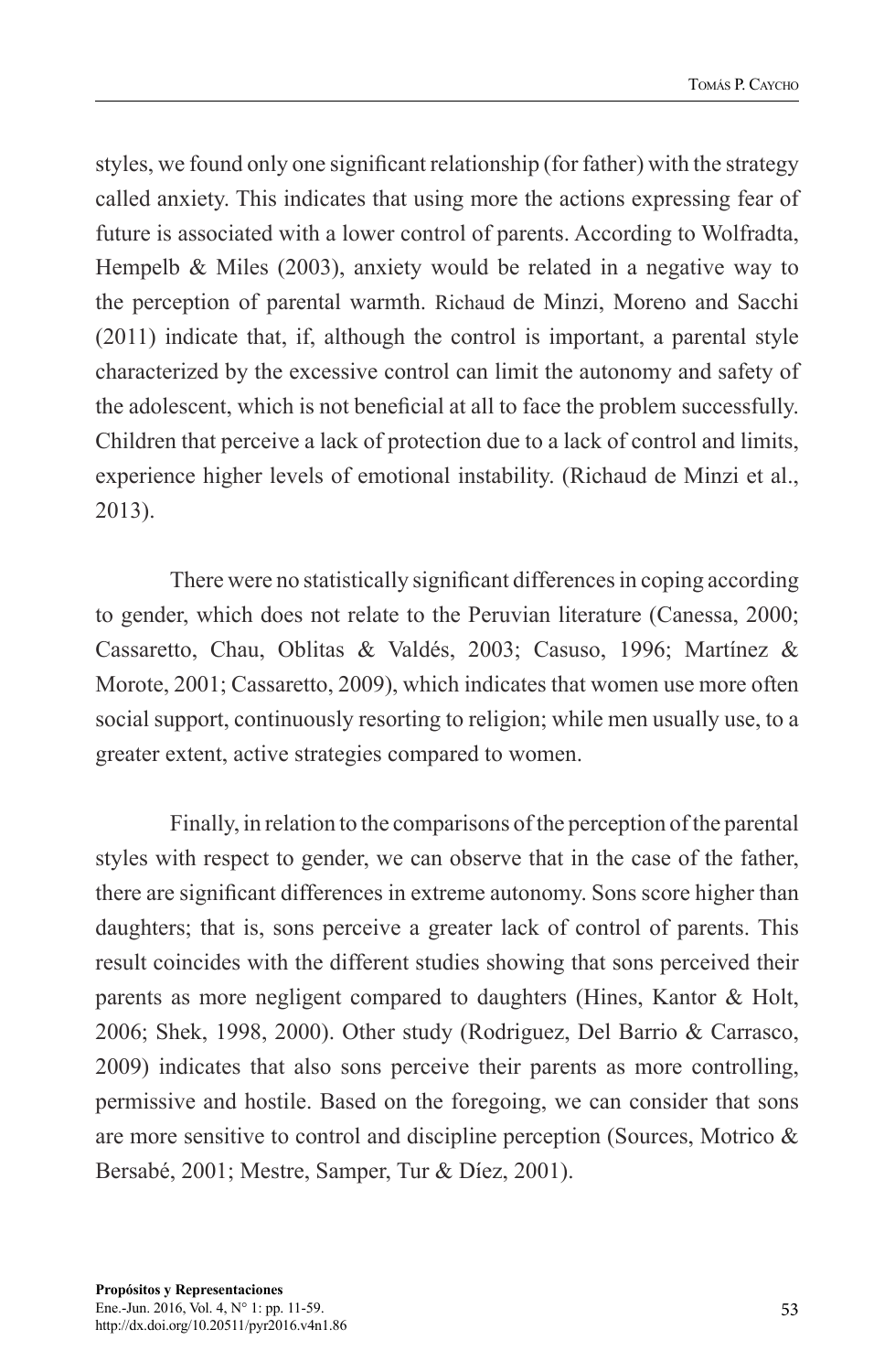The results in relation to gender and perception of parental styles allow sustaining the stereotype of "strict father and loving mother" (Shek, 1998) since, although mothers are perceived as more affectionate and fathers as strict, the results are not statistically significant, as stated by other authors (Shek, 2000; Sorbring, Rödholm-Funnemark & Palmerus, 2003). Despite this, the scientific literature referred to the perception of the relationship with parents with respect to gender is not free of controversy, as shown in several results (Forehand & Nousiaien, 1993; Musitu & Cava, 2001; Shek, 1998). This controversy ca be caused by the changes made in the education style of fathers and mothers (Lanz, Scabini, Vermulst & Gerris, 2001; Sorbring et al., 2003).

The results of the study suggest the relationship of interaction patterns among parents and children and coping strategies, which are important variables in the adaptation of adolescents. However, it is necessary to study how the fact that a style prevails over another one depends on the adjustment between the psychosocial conditions in which the family lives, the education scenario built by parents or carers and their characteristics.

The results of this research work must be considered in light of the following limitations. First, this work only considered the participation of perception constructs of the relationship with parents, putting aside other important family constructs when using certain coping strategies. Therefore, it will be important to develop new studies in the future that jointly assess the contribution of several family variables in relation to coping of adolescents and young people in the Peruvian context. Second, when the sample is taken from a university student population of Lima by means of a convenience sampling, the results have a limited generalization capacity compared to the rest of the country, given the cultural differences and the life style in the Coast, Highlands and Forest regions. Third, it is necessary to have a higher number of participants from different social sectors in the next research work in order to test the regression model.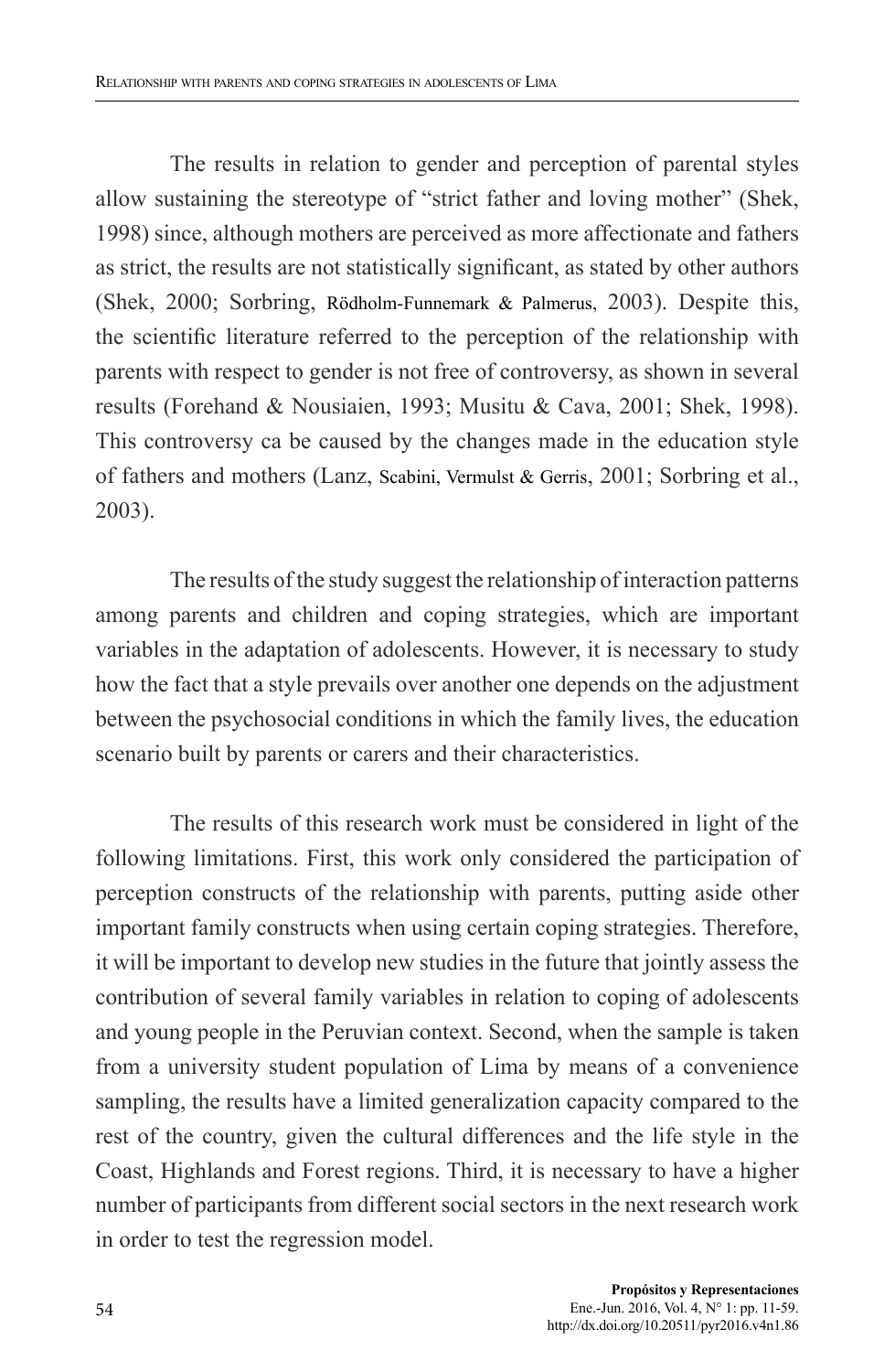# **References**

- Allès-Jardel, M., Fourdrinier, C., Roux, A., & Schneider, B. H. (2002). Parents' structuring of children's daily lives in relation to the quality and stability of children's friendships. *International Journal of Psychology, 37*, 65–73. doi: 10.1080/00207590143000289
- Baumrind, D. (1966). The Discipline controversy revisited. *Family Relations, 45*(4), 405-414. doi: 10.2307/585170
- Broderick, P. C., & Blewitt, P. (2003). *The life span: Human development for helping professionals*. Upper Saddle River, NJ: Pearson Education.
- Caballero, C., Abello, R., & Palacios, J. (2007). Relación del burnout y el rendimiento académico con la satisfacción frente a los estudios en estudiantes universitarios. *Avances en Psicología Latinoamericana, 25*(2), 98-111.
- Calais, S.L., Andrade, L.M.B., & Lipp, M.E.N. (2003). Diferenças de sexo e escolaridade na manifestaçao de stress em adultos jovens. *Psicología: Reflexâo e Crítica, 16*(2)*,* 257-263.
- Canessa, B. (2002). Adaptación psicométrica de las Escalas de Afrontamiento para adolescentes de Frydenberg y Lewis en un grupo de escolares de Lima Metropolitana. *Persona, 5,* 191-233
- Cassaretto, M., Chau, C., Oblitas, H., & Valdés, N. (2003). Estrés y afrontamiento en estudiantes de psicología. *Revista de Psicología, 21*(2), 363-392.
- Cassareto, M. (2009). *Relación entre las cinco grandes dimensiones de la personalidad y el afrontamiento en estudiantes pre-universitarios de Lima Metropolitana* (Tesis de maestría) Universidad Nacional Mayor de San Marcos, Lima..
- Casuso, L. (1996). *Adaptación de la prueba COPE sobre estilos de Afrontamiento en un grupo de estudiantes universitarios de Lima* (Tesis de licenciatura inédita). Pontificia Universidad Católica del Perú, Lima.
- Caycho, T., Castilla, H., & Shimabukuro, M. (2014). Afrontamiento en adolescentes peruanos: análisis confirmatorio de la Adolescent Coping Scale versión abreviada. *Eureka, 11*(2), 187-203.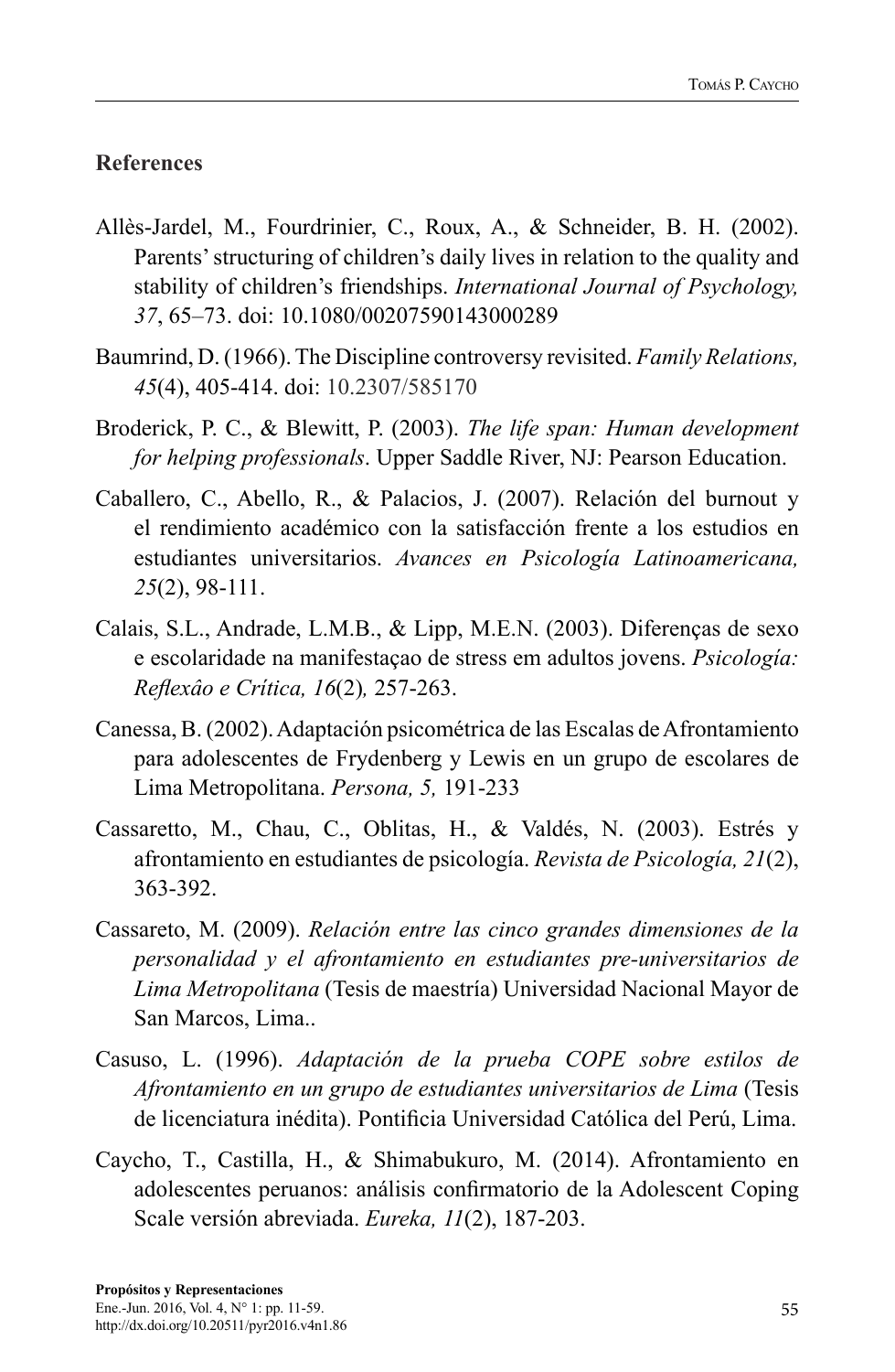- Cohen, S., Kessler, R., & Underwood, L. (1995). Strategies for measuring stress in studies of psychiatric and physical disorders. En S. Cohen, R. Kessler y L. Underwood (Eds.), *Measuring Stress: A Guide for Health and Social Scientists* (pp. 3-20). New York: Oxford.
- Darling, N., & Steinberg, L. (1993). Parenting style as context: An integrative model. *Psychological Bulletin, 113* (3), 487-496. doi: 10.1037/0033- 2909.113.3.487
- Dishion, T.J. (1990). The family ecology of boys peer relations in middle school. *Child Development, 6*(3), 874-892. doi: 10.1111/j.1467- 8624.1990.tb02829.x
- Domenech, M., Donovick, R., & Crowley,S. (2009). Parenting styles in a cultural context:Observations of ''protective parenting'' in firstgeneration latinos. *Family Process, 48* (2), 1–18. doi: 10.1111/j.1545- 5300.2009.01277.x
- Dusek, J., & Danko, M. (1994), Adolescent Coping Styles and Perceptions of Parental Child rearing, *Journal of Adolescent Research, 9* (4), 412- 426. doi: 10.1177/074355489494002
- Forehand, R., & Nousiainen, S. (1993). Maternal and paternal parenting: Critical dimensions in adolescent functioning. *Journal of Family Psychology, 7* (2), 213-221. doi: 10.1037/0893-3200.7.2.213
- Frydenberg, E. (1993). The coping strategies used by capable adolescents. *Australian Journal of Guidance & Couselling, 3* (1), 1-9.
- Frydenberg, E. (1997). *Adolescent Coping.* New York: Routledge.
- Frydenberg, E., & Lewis, R. (1997). *ACS Escalas de Afrontamiento para adolescentes. Adaptación española de Jaime Pereña y Nicolás Seisdedos.*[*ACS Adolescent Coping Scales. Spanish version of Jaime Pereña Seisdedos*] Madrid: TEA Ediciones.
- Fuentes, M. J., Motrico, E., & Bersabé, R. M. (2001). Diferencias entre padres y adolescentes en la percepción del estilo educativo parental: afecto y normas-exigencias. *Apuntes de Psicología, 19*, 235-249.
- Guarino, L., Gavidia, I., Antor, M. & Caballero, H. (2000). Estrés, salud mental y cambios inmunológicos en estudiantes universitarios. *Psicología Conductual, 8*, 57-71.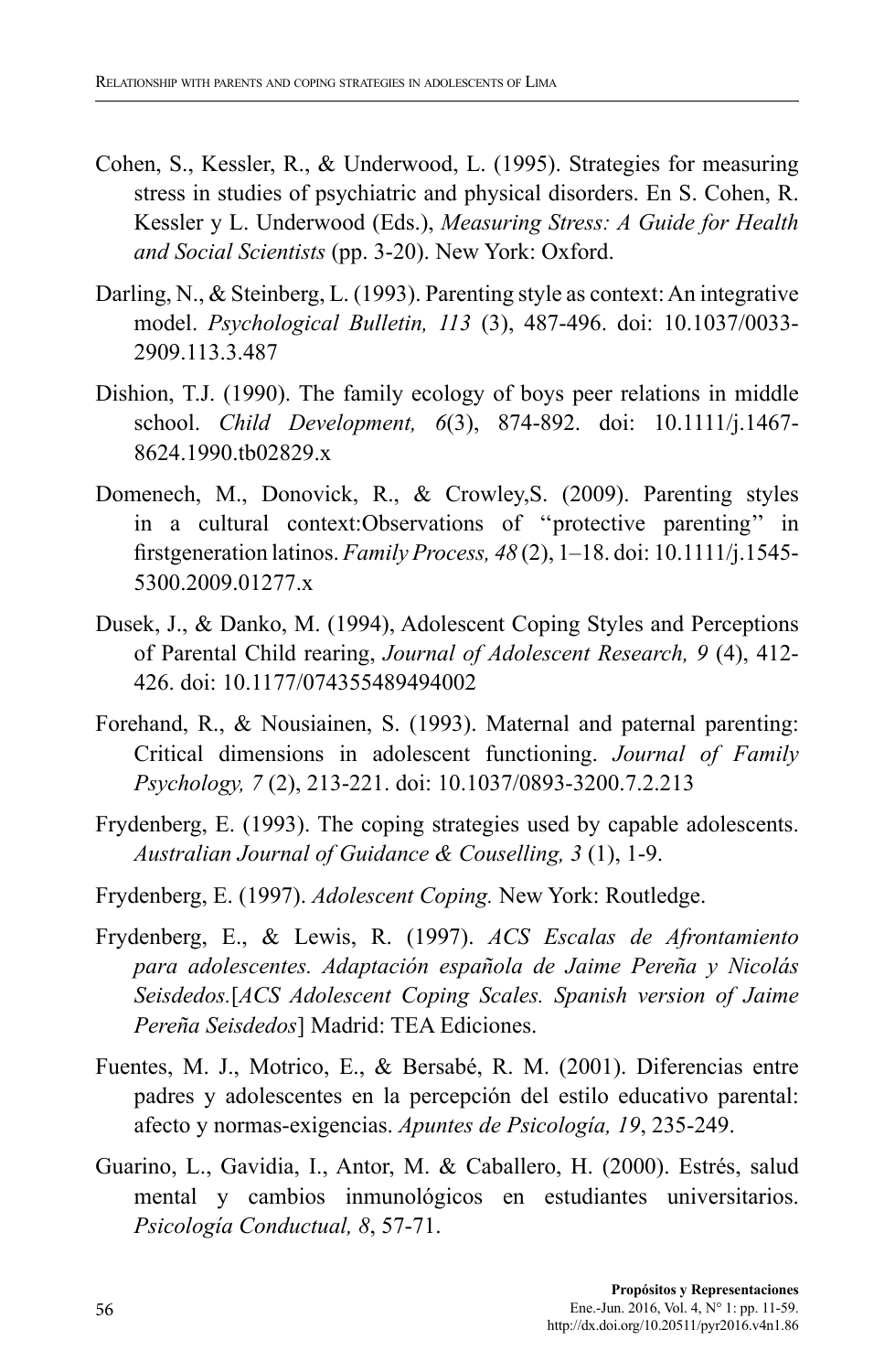- Heiman, T. (2004). Examination of the Salutogenic Model, Support Resources, Coping Style, and Stressors Among Israeli University Students. *The Journal of Psychology, 138*(6), 505-520. doi: 10.3200/ JRLP.138.6.505-520.
- Herman, M.A., & McHale, S.M. (1993). Coping with parental negativity: Links with parental warmth and child adjustment. *Journal of Applied Development Psychology, 14* (1), 131-136. doi: 10.1016/0193- 3973(93)90027-S
- Hernández, R., Fernández, C., & Baptista, L. (2006) *Metodología de la Investigación.* México: McGraw-Hill/ Interamericana.
- Hines, D., Kantor, G., & Holt, M. (2006) Similarities in siblings' experiences of neglectful parenting behaviours. *Child Abuse and Neglect, 30*(6), 619- 637. doi: 10.1016/j.chiabu.2005.11.008
- Lanz, M., Scabini, E., Vermulst, A. A., & Gerris, J. R. (2001). Congruence on child rearing in families with early adolescent and middle adolescent children. *International Journal of Behavioral Development, 25*(2), 133- 139. doi: 10.1080/01650250042000104
- Lazarus, R., & Folkman, S. (1986). *Estrés y Procesos Cognitivos*. Barcelona: Martínez Roca.
- Maccoby, E., & Martin, J. (1983). Socialization in the context of the family: Parent-child interaction. En P. H. Mussen (Series Ed.) & E. M. Hetherington (Vol. Ed.), *Handbook of child psychology, 4. Socialization, personality, and social development* (4.th ed., pp. 1-101). New York: Wiley.
- Marcoen, A., Goossens, L., & Caes, P. (1987). Loneliness in pre-through late adolescence: exploring the contributions of a multidimensional approach. *Journal of Youth and Adolescence, 16*(6), 561-577. doi: 10.1007/BF02138821
- Martín, I.M. (2007). Estrés académico en estudiantes universitarios. *Apuntes de Psicología, 25* (1), 87-99.
- Martínez, P. & Morote, R. (2001). Preocupaciones de adolescentes de Lima y sus estilos de afrontamiento. *Revista de Psicología, 19*(2), 211 –236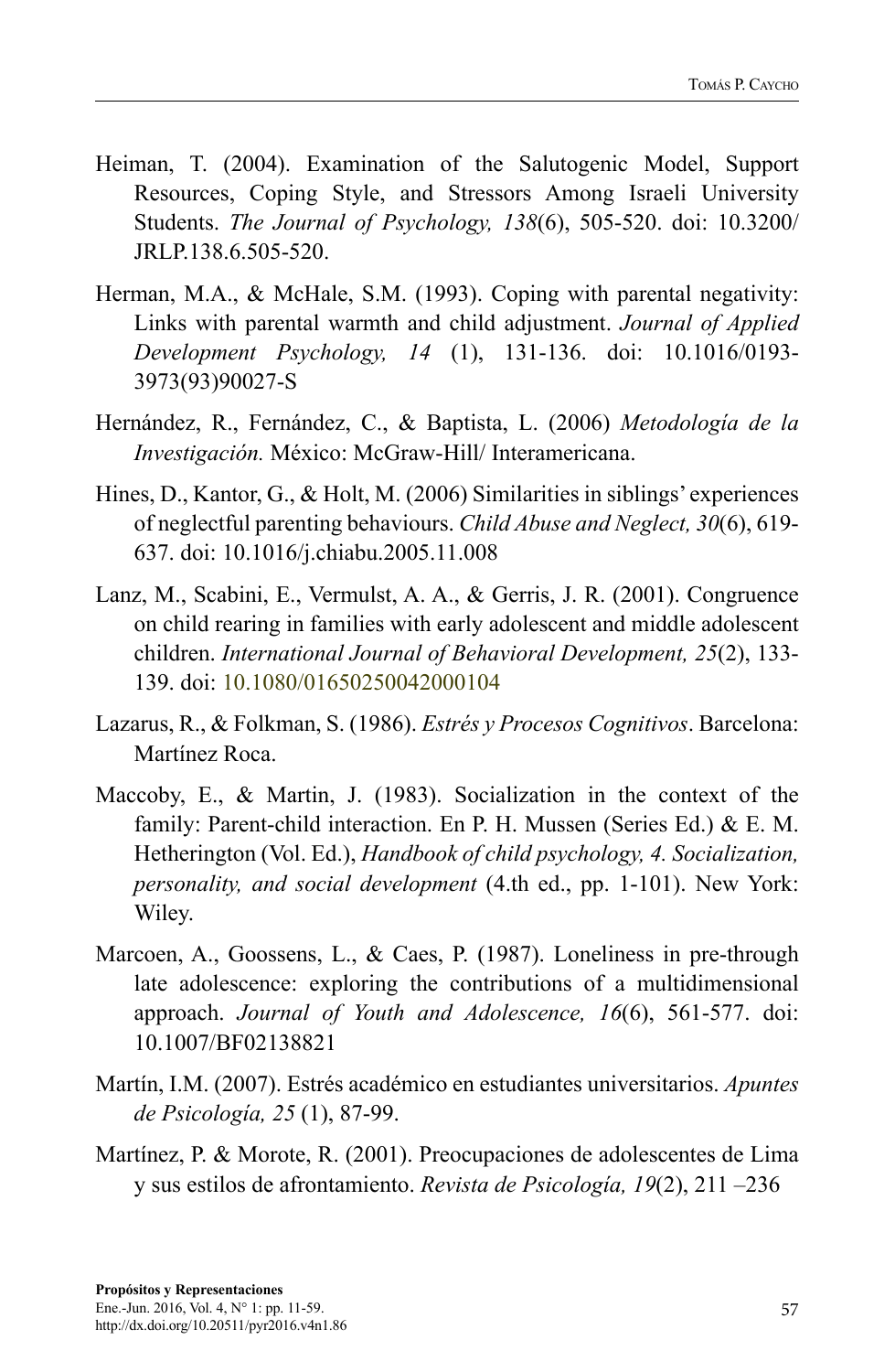- Mestre, M. V., Samper, P., Tur, A. & Díez, I. (2001). Estilos de crianza y desarrollo prosocial de los hijos. *Revista de Psicología General y Aplicada, 54*, 691-703.
- Musitu, G., & Cava, M. J. (2001). El rol del apoyo social en el ajuste de los adolescentes. *Intervención Psicosocial, 12*, 179-192.
- Richaud de Minzi, M.C. (2002, julio). Loneliness and depression in children: its relationship with attachment and self competence. En M.e. Richaud de Minzi (presidente), *Stress and emotions in children and adolescents.*  Invited Symposium efectuado en la reunión del XXV Intemational Congress of Applied Psychology, Singapur.
- Richaud de Minzi, M.C. (2003). Coping Assessment in adolescents. *Adolescence, 38(*150) 321-330.
- Richaud de Minzi, M.C. (2005). Versión abreviada del Inventario de la Percepción de los Hijos Acerca de las Relaciones con sus Padres para Adolescentes. *Psicodiagnosticar, 15*, 99-106.
- Richaud de Minzi, M. C. (2006a). Stress and coping in adolescence. In A. M. Columbus (Ed.), *Advances in Psychology Research, Volume 45,* (pp. 67-84). Hauppauge, NY: NovaEditorial Publishers.
- Richaud de Minzi, M. C. (2006b). Evaluación del afrontamiento en niños de 8 a 12 años. *Revista Mexicana de Psicología, 23*(2), 196-201.
- Richaud de Minzi, M. C., Moreno, J. E., & Sacchi, C. (2011). Un modelo acerca de la relación entre los vínculos interpersonales y el afrontamiento en la adolescencia. En M. C. Richaud y V. Lemos (Eds.), Psicología y otras Ciencias del Comportamiento. Compendio de investigaciones actuales Vol. 1 (pp. 137-157). Ediciones CIIPME-CONICETy Universidad Adventista del Plata Ediciones.
- Richaud de Minzi, M. C., Mesurado, B., Samper-García, P., Llorca, A., Lemos, V., & Tur, A. (2013). Estilos parentales, inestabilidad emocional y agresividad en niños de nivel socioeconómico bajo en Argentina y España. *Ansiedad y Estrés*, *19*(1), 53-69.
- Rodríguez, M.A., Del Barrio, M.V., & Carrasco, M.A. (2009). ¿Cómo perciben los hijos la crianza materna y paterna? Diferencias por edad y sexo. *Escritos de Psicología, 2*(2), 10-18.